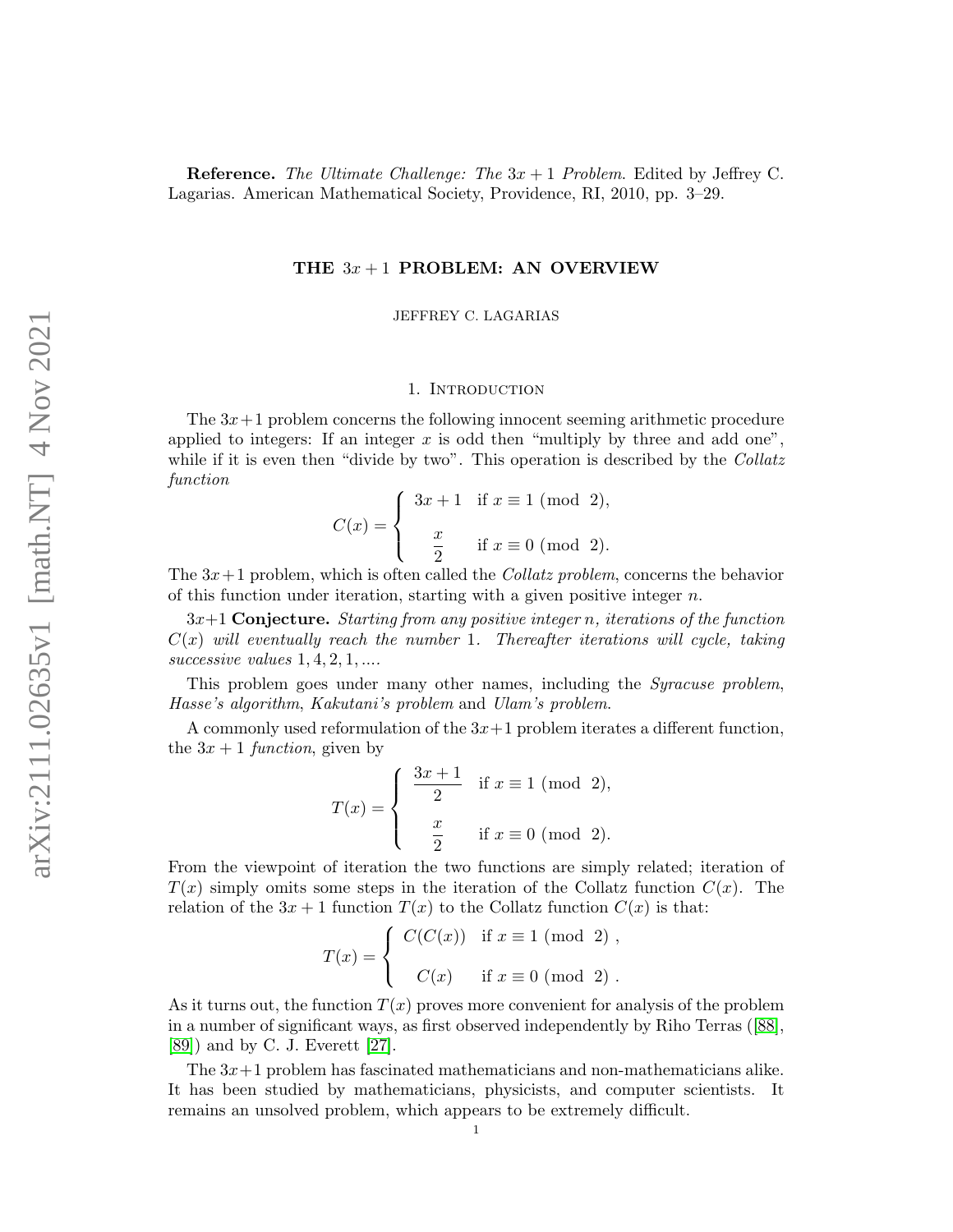This paper aims to address two questions:

- (1) What can mathematics currently say about this problem?
- (2) How can this problem be hard, when it is so easy to state?

To address the first question, this overview discusses the history of work on the problem. Then it describes generalizations of the problem, and lists the different fields of mathematics on which the problem impinges. It gives a brief summary of the current strongest results on the problem.

Besides the results summarized here, this volume contains more detailed surveys of mathematicians' understanding of the  $3x + 1$  problem and its generalizations. These cover both rigorously proved results and heuristic predictions made using probabilistic models. The book includes several survey articles, it reprints several early papers on the problem, with commentary, and it presents an annotated bibliography of work on the problem and its generalizations.

To address the second question, let us remark first that the true level of difficulty of any problem can only be determined when (and if) it is solved. Thus there can be no definitive answer regarding its difficulty. The track record on the  $3x+1$  problem so far suggests that this is an extraordinarily difficult problem, completely out of reach of present day mathematics. Here we will only say that part of the difficulty appears to reside in an inability to analyze the pseudorandom nature of successive iterates of  $T(x)$ , which could conceivably encode very difficult computational problems. We elaborate on this answer in §7.

Is the  $3x + 1$  problem an important problem? Perhaps not for its individual sake, where it merely stands as a challenge. It seems to be a prototypical example of an extremely simple to state, extremely hard to solve, problem. A middle of the road viewpoint is that this problem is representative of a large class of problems, concerning the behavior under iteration of maps that are expanding on part of their domain and contracting on another part of their domain. This general class of problems is of definite importance, and is currently of great interest as an area of mathematical (and physical) research; for some perspective, see Hasselblatt and Katok [\[45\]](#page-24-1). Progress on general methods of solution for functions in this class would be extremely significant.

This overview describes where things currently stand on the  $3x + 1$  problem and how it relates to various fields of mathematics. For a detailed introduction to the problem, see the following paper of Lagarias [\[58\]](#page-25-0) (in this volume). In §2 we give some history of the problem; this presents some new information beyond that given in [\[58\]](#page-25-0) . Then in §3 we give a flavor of the behavior of the  $3x+1$  iteration. In §4 we discuss various frameworks for generalizing the problem; typically these concern iterations of functions having a similar appearance to the  $3x+1$  function. In §5 we review areas of research: these comprise different fields of mathematics and computer science on which this problem impinges. In §6 we summarize the current best results on the problem in various directions. In §7 we discuss the hardness of the  $3x + 1$  problem. In §8 we describe some research directions for future progress. In §9 we address the question: "Is the  $3x + 1$  problem a good problem?" In the concluding section §10 we offer some advice on working on  $3x + 1$ -related problems.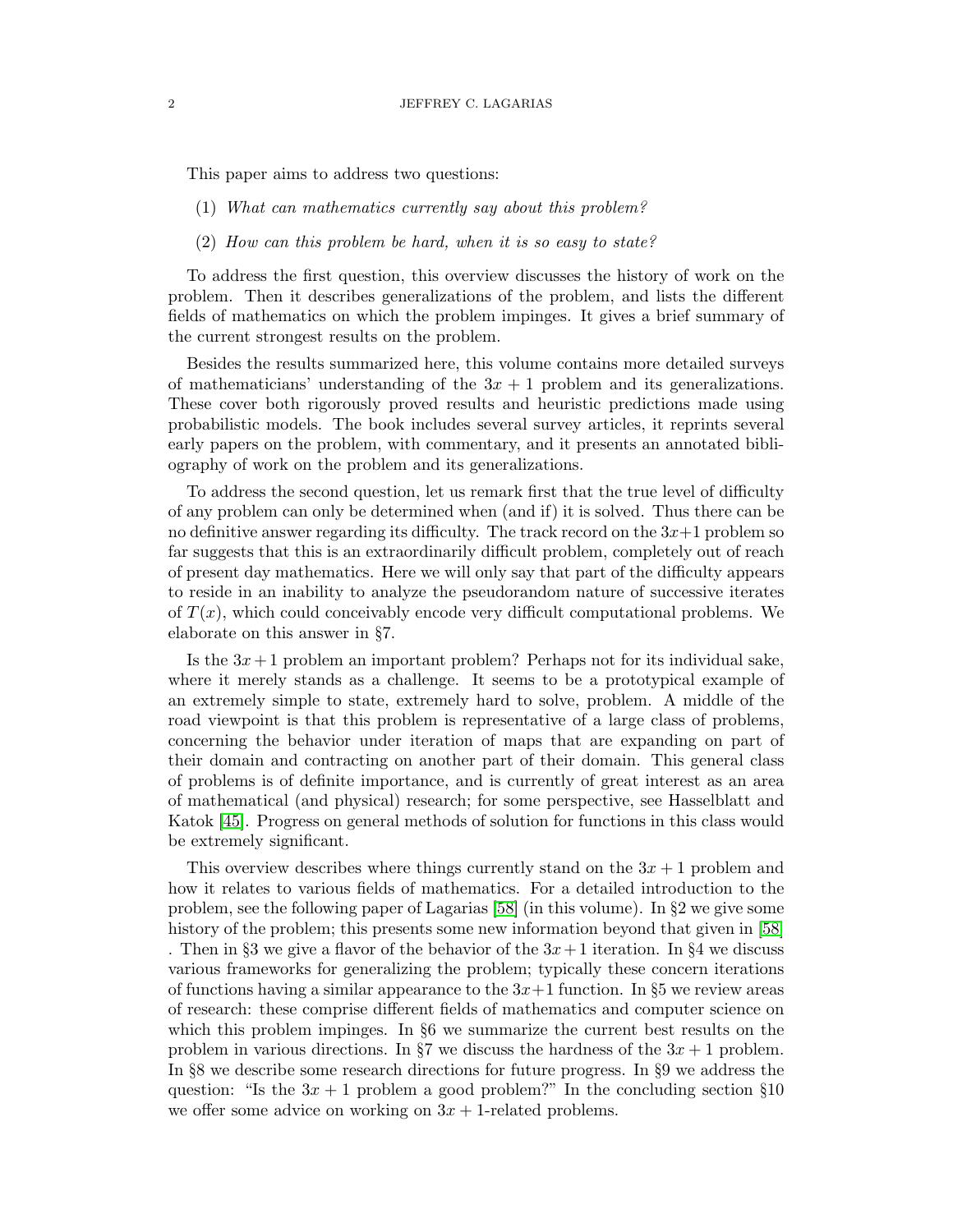# 2. History and Background

The  $3x + 1$  problem circulated by word of mouth for many years. It is generally attributed to Lothar Collatz. He has stated ([\[14\]](#page-23-0)) that he took lecture courses in 1929 with Edmund Landau and Fritz von Lettenmeyer in Göttingen, and courses in 1930 with Oskar Perron in Munich and with Issai Schur in Berlin, the latter course including some graph theory. He was interested in graphical representations of iteration of functions. In his notebooks in the 1930's he formulated questions on iteration of arithmetic functions of a similar kind (cf. [\[58,](#page-25-0) p. 3]). Collatz is said by others to have circulated the problem orally at the International Congress of Mathematicians in Cambridge, Mass. in 1950. Several people whose names were subsequently associated with the problem gave invited talks at this International Congress, including H. S. M. Coxeter, S. Kakutani, and S. Ulam. Collatz [\[15\]](#page-23-1) (in this volume) states that he described the  $3x + 1$  problem to Helmut Hasse in 1952 when they were colleagues at the University of Hamburg. Hasse was interested in the problem, and wrote about it in lecture notes in 1975 ([\[44\]](#page-24-2)). Another claimant to having originated the  $3x+1$  problem is Bryan Thwaites [\[90\]](#page-26-2), who asserts that he came up with the problem in 1952. Whatever is its true origin, the  $3x + 1$  problem was already circulating at the University of Cambridge in the late 1950's, according to John H. Conway and to Richard Guy [\[43\]](#page-24-3).

There was no published mathematical literature about the  $3x + 1$  problem until the early 1970's. This may have been, in part, because the 1960's was a period dominated by Bourbaki-style mathematics. The Bourbaki viewpoint emphasized complete presentations of theories with rich internal structure, which interconnect with other areas of core mathematics (see Mashaal [\[65\]](#page-25-1)). In contrast, the  $3x + 1$ problem initially appears to be an isolated problem unrelated to the rest of mathematics. Another obstacle was the difficulty in proving interesting results about the  $3x + 1$  iteration. The results that could be proved appeared pathetically weak, so that it could seem damaging to one's professional reputation to publish them. In some mathematical circles it might have seemed in bad taste even to show interest in such a problem, which appears déclassé.

During the 1960's, various problems related to the  $3x + 1$  problem appeared in print, typically as unsolved problems. This included one of the original problems of Collatz from the 1930's, which concerned the behavior under iteration of the function

$$
U(2n) = 3n, U(4n + 1) = 3n + 1, U(4n + 3) = 3n + 2.
$$

The function  $U(n)$  defines a permutation of the integers, and the question concerns whether the iterates of the value  $n = 8$  form an infinite set. This problem was raised by Murray Klamkin [\[52\]](#page-25-2) in 1963 (see Lagarias [\[58,](#page-25-0) p. 3]), and remains unsolved. Another such problem was posed by Ramond Queneau, a founder of the French mathematical-literary group Oulipo (Ouvroir de littérature potentielle), which concerns allowable rhyming patterns generalizing those used in poems by the 12-th century troubadour, Arnaut Daniel. This problem turns out to be related to a  $(3x + 1)$ -like function whose behavior under iteration is exactly analyzable, see Roubaud [\[80\]](#page-26-3). Concerning the  $3x + 1$  problem itself, during the 1960's large computations were done testing the truth of the conjecture. These reportedly verified the conjecture for all  $n \leq 10^9$ .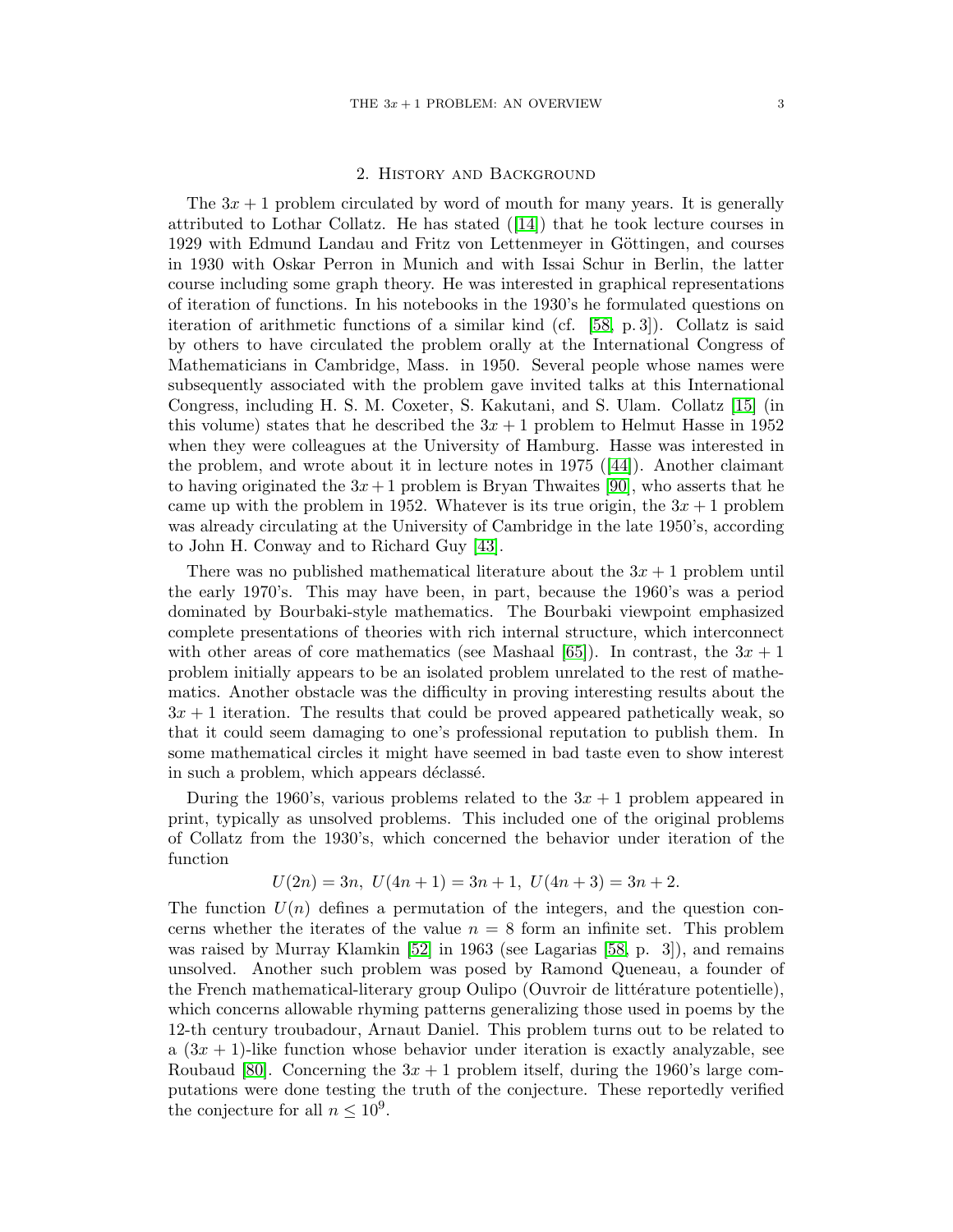To my knowledge, the  $3x + 1$  problem first appeared in print in 1971, in the written version of a 1970 lecture by H. S. M. Coxeter [\[22\]](#page-24-4) (in this volume). It was presented there "as a piece of mathematical gossip." In 1972 it appeared in six different publications, including a Scientific American column by Martin Gardner [\[32\]](#page-24-5) that gave it wide publicity. Since then there has been a steady stream of work on it, now amounting to several hundred publications.

Stanislaw Ulam was one of many who circulated the problem; the name "Ulam's problem" has been attached to it in some circles. He was a pioneer in ergodic theory and very interested in iteration of functions and their study by computer; he formulated many problem lists (e.g. [\[92\]](#page-26-4), [\[21\]](#page-23-2)). A collaborator, Paul Stein [\[87,](#page-26-5) p. 104], wrote about Ulam:

Stan was not a number theorist, but he knew many number-theoretical facts. As all who knew him well will remember, it was Stan's particular pleasure to pose difficult, though simply stated, questions in many branches of mathematics. Number theory is a field particularly vulnerable to the "Ulam treatment," and Stan proposed more than his share of hard questions; not being a professional in the field, he was under no obligation to answer them.

Ulam's long term collaborator C. J. Everett [\[27\]](#page-24-0) wrote one of the early papers about the  $3x + 1$  problem in 1977.

The  $3x + 1$  problem can also be formulated in the backwards direction, as that of determining the smallest set  $S_0$  of integers containing 1 which is closed under the affine maps  $x \mapsto 2x$  and  $3x + 2 \mapsto 2x + 1$ , where the latter map may only be applied to inputs  $3x + 2$  whose output  $2x + 1$  will be an integer. The  $3x + 1$ conjecture then asserts that  $S_0$  will be the set of all positive integers. This connects the  $3x + 1$  problem with problems on sets of integers which are closed under the action of affine maps. Problems of this sort were raised by Isard and Zwicky [\[51\]](#page-25-3) in 1970. In 1970-1971 David Klarner began studying sets of integers closed under iteration of affine maps, leading to joint work with Richard Rado [\[54\]](#page-25-4), published in 1974. Interaction of Klarner and Paul Erd˝os at the University of Reading in 1971 led to the formulation of a (solved) Erdős prize problem: Does the smallest set  $S_1$  of integers containing 1 and closed under the affine maps  $x \mapsto 2x + 1, x \mapsto 3x + 1$  and  $x \mapsto 6x + 1$  have a positive (lower asymptotic) density? This set  $S_1$  was proved to have zero density by D. J. Crampin and A. J. W. Hilton (unpublished), according to Klarner [\[53\]](#page-25-5). The solvers collected £10 from Erdős ([\[50\]](#page-25-6)). Later Klarner [\[53,](#page-25-5) p. 47] formulated a revised problem:

Klarner's Integer Sequence Problem. Does the smallest set of integers  $S_2$ containing 1 and closed under the affine maps  $x \mapsto 2x, x \mapsto 3x + 2$  and  $x \mapsto 6x + 3$ have a positive (lower asymptotic) density?

This problem remains unsolved; see the paper of Guy [\[40\]](#page-24-6) (in this volume) and accompanying editorial commentary.

Much early work on the problem appeared in unusual places, some of it in technical reports, some in problem journals. The annotated bibliography given in this book [\[60\]](#page-25-7) covers some of this literature, see also its sequel [\[61\]](#page-25-8). Although the problem began life as a curiosity, its general connection with various other areas of mathematics, including number theory, dynamical systems and theory of computation,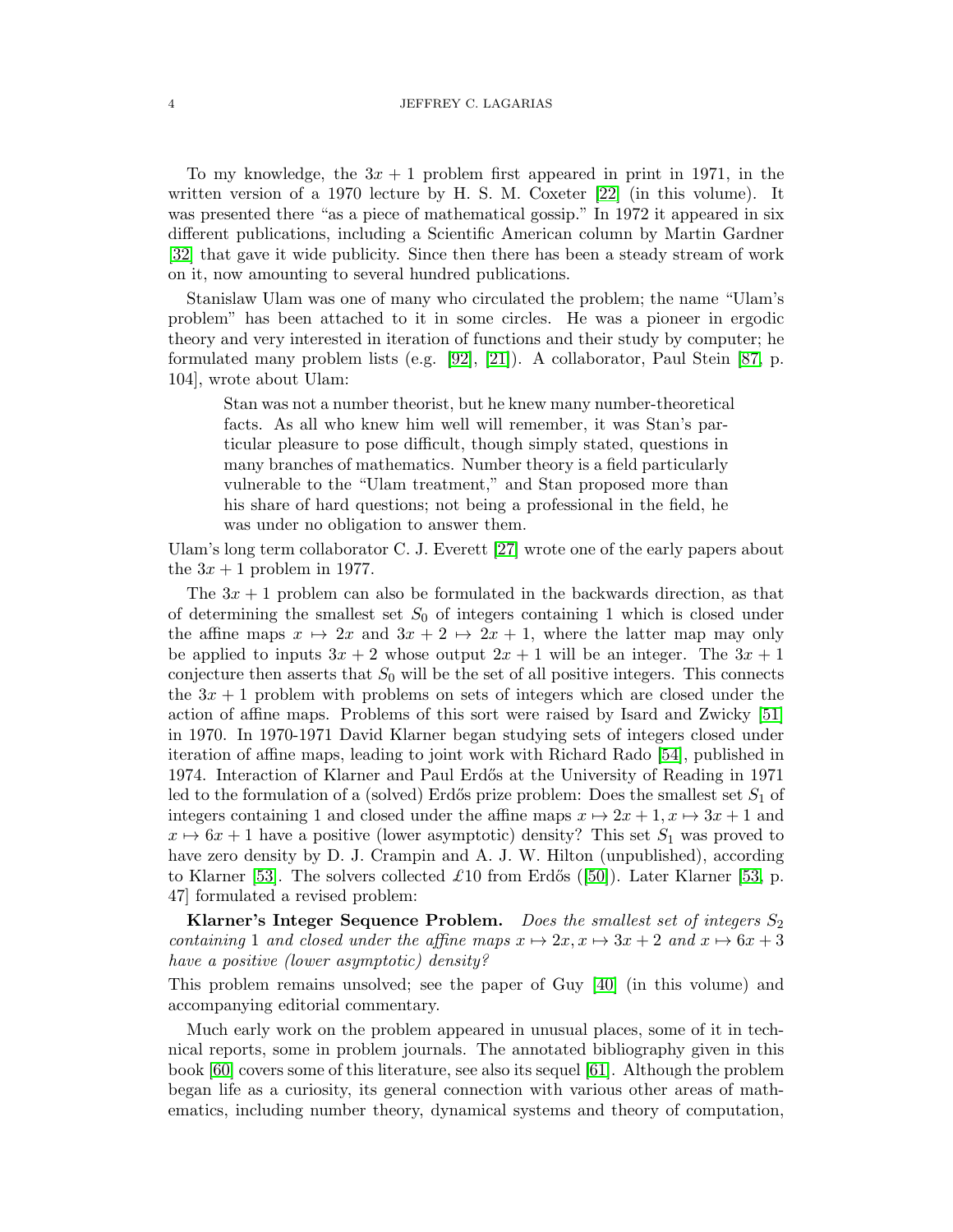have made it a respectable topic for mathematical research. A number of very well

#### 3.  $3x + 1$  SAMPLER

known mathematicians have contributed results on it, including John H. Conway

[\[16\]](#page-23-3) and Yakov G. Sinai [\[84\]](#page-26-6), [\[85\]](#page-26-7).

The fascination of the  $3x+1$  problem involves its simple definition and the apparent complexity of its behavior under iteration: there seems to be no simple relation between the input value  $n$  and the iterates of  $n$ . Exploration of its structure has led to the formulation of a web of subsidiary conjectures about the behavior of iterates of the  $3x+1$  function and generalizations; these include conjectures  $(C1)$ – $(C5)$  listed in §8. Many of these conjectures seem to be extremely difficult problems as well, and their exploration has led to much further research. Since other papers in this volume give much more information on this complexity, here we give only a brief sampler of  $3x + 1$  function behavior.

3.1. Plots of Trajectories. By the *trajectory* of x under a function  $T$ , we mean the forward orbit of  $x$ , that is, the sequence of its forward iterates  $(x, T(x), T^{(2)}(x), T^{(3)}(x), ...)$ . Figure [3.1](#page-4-0) displays the  $3x + 1$ -function iterates of  $n = 649$  plotted on a standard scale. We see an irregular series of increases and decreases, leading to the name "hailstone numbers" proposed by Hayes [\[46\]](#page-24-7), as hailstones form by repeated upward and downward movements in a thunderhead.



<span id="page-4-0"></span>FIGURE 3.1. Trajectory of  $n = 649$  plotted on standard vertical scale

To gain insight into a problem it helps to choose an appropriate scale for picturing it. Here it is useful to view long trajectories on a logarithmic scale, i.e., to plot  $\log T^{(k)}(n)$  versus k. Figure [3.2](#page-5-0) displays the iterates of  $n_0 = 100\lfloor \pi 10^{35} \rfloor$  on such a scale. Using this scale we see a decrease at a certain geometric rate to the value of 1, indicated by the trajectory having roughly a constant slope. This is characteristic of most long trajectories. As explained in §3.3 a probabilistic model predicts that most trajectories plotted on a logarithmic scale will stay close to a line of constant slope  $-\frac{1}{2}$  $\frac{1}{2}$  log  $\frac{3}{4} \sim -0.14384$ , thus taking about 6.95212 log *n* steps to reach 1. This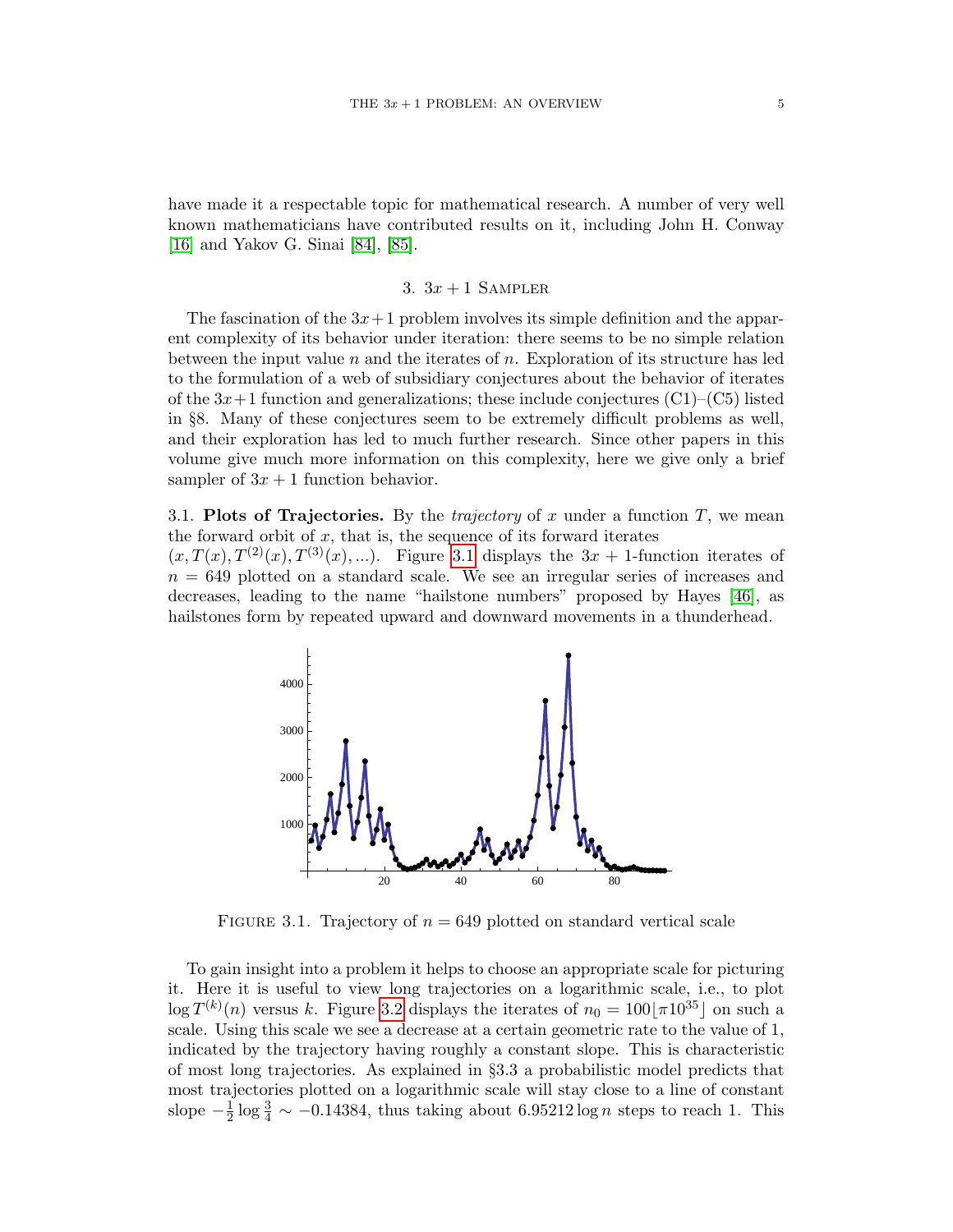

<span id="page-5-0"></span>FIGURE 3.2. Trajectory of  $n_0 = 100\pi \cdot 10^{35}$  plotted on a logarithmic vertical scale  $y = \log T^{(x)}(n_0)$  (natural logarithm), x an integer. The dotted line is a probability model prediction for a "random" trajectory for this size N.

line is pictured as the dotted line in Figure [3.2.](#page-5-0) This trajectory takes 529 steps to reach  $n = 1$ , while the probabilistic model predicts about 600 steps will be taken.

On the other hand, plots of trajectories suggest that iterations of the  $3x + 1$ function also seem to exhibit pseudo-random features, i.e. the successive iterates of a random starting value seem to increase or decrease in an unpredictable manner. From this perspective there are some regularities of the iteration that appear (only) describable as statistical in nature: they are assertions about the majority of trajectories in ensembles of trajectories rather than about individual trajectories.

3.2. **Patterns.** Close examination of the iterates of the  $3x + 1$  function  $T(x)$  for different starting values reveals a myriad of internal patterns. A simple pattern is that the initial iterates of  $n = 2^m - 1$  are

$$
T^{(k)}(2^m - 1) = 3^k \cdot 2^{m-k} - 1, \text{ for } 1 \le k \le m.
$$

In particular,  $T^{(m)}(2^m-1) = 3^m - 1$ ; this example shows that the iteration can sometimes reach values arbitrarily larger than the initial value, either on an absolute or a relative scale, even if, as conjectured, the iterates eventually reach 1. Other patterns include the appearance of occasional large clusters of consecutive numbers which all take exactly the same number of iterations to reach the value 1. Some of these patterns are easy to analyze, others are more elusive.

Table 2.1 presents data on iterates of the  $3x + 1$  function  $T(x)$  for  $n = n_0 + m$ ,  $0 \le m = 10j + k \le 99$ , with

 $n_0 = 100\vert \pi \cdot 10^{35} \vert = 31,415,926,535,897,932,384,626,433,832,795,028,800.$ 

Here  $\sigma_{\infty}(n)$  denotes the *total stopping time* for *n*, which counts the number of iterates of the  $3x+1$ -function  $T(x)$  needed to reach 1 starting from n, counting n as the 0-th iterate. This number is the same as the number of even numbers appearing in the trajectory of the Collatz function before first reaching 1.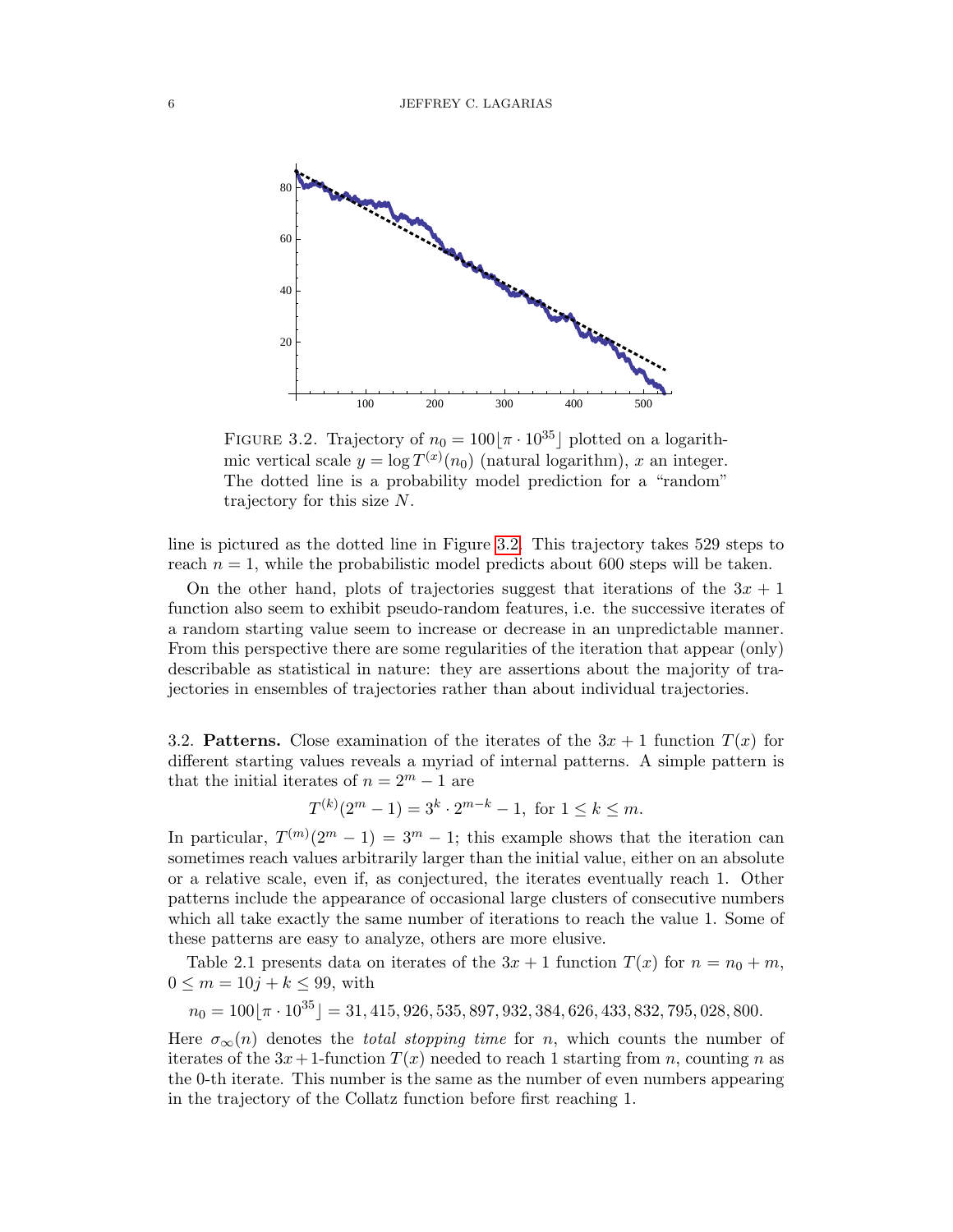|       | $= 0$ |     | $=2$ | $=$ 3 | $=4$ | $= 5$ | 6<br>$=$ | $=$ | $= 8$ | $=9$ |
|-------|-------|-----|------|-------|------|-------|----------|-----|-------|------|
| $k=0$ | 529   | 529 | 529  | 678   | 529  | 529   | 846      | 529 | 846   | 846  |
| $k=1$ | 659   | 659 | 529  | 678   | 659  | 529   | 846      | 529 | 529   | 529  |
| $k=2$ | 846   | 529 | 659  | 529   | 529  | 529   | 659      | 846 | 529   | 659  |
| $k=3$ | 846   | 529 | 659  | 846   | 659  | 529   | 659      | 846 | 529   | 659  |
| $k=4$ | 659   | 659 | 659  | 846   | 678  | 529   | 846      | 846 | 846   | 659  |
| $k=5$ | 659   | 659 | 846  | 846   | 678  | 529   | 529      | 529 | 846   | 659  |
| $k=6$ | 659   | 529 | 659  | 846   | 678  | 846   | 529      | 846 | 659   | 846  |
| $k=7$ | 529   | 529 | 659  | 846   | 659  | 659   | 529      | 846 | 659   | 529  |
| $k=8$ | 529   | 678 | 659  | 846   | 529  | 846   | 529      | 529 | 846   | 846  |
| $k=9$ | 529   | 678 | 659  | 659   | 529  | 529   | 529      | 529 | 659   | 846  |

TABLE 2.1. Values of total stopping time  $\sigma_{\infty}(n)$  for  $n = n_0 + 10j + k$ , with  $n_0 := 100[\pi \cdot 10^{35}] = 31,415,926,535,897,932,384,626,433,832,795,028,800.$ 

We observe that the total stopping time function takes only a few different values, namely: 529, 659, 678 and 846, and these four values occur intermixed in a somewhat random-appearing way, but with some regularities. Note that around  $n_0 \sim 3.14 \times$  $10^{37}$  the predicted "average size" of a trajectory is 6.95212 log  $n_0 \approx 600$ . In the data here we also observe "jumps" of size between the occurring values on the order of 100.

This is not a property of just this starting value. In Table 2.2 we give similar data for blocks of 100 near  $n = 10^{35}$  and  $10^{36}$ , respectively. Again we observe that there are also four or five values occurring, but now they are different values. In this table we present data on two other statistics: the frequency statistic gives the count of these number of occurrences of each value, and the 1-ratio statistic denotes the fraction of odd iterates occurring in the given trajectory up to and including when 1 is reached. It is an experimental fact that all sequences in the table having the same total stopping time also have the same 1-ratio. In the first two blocks the value  $\sigma_{\infty}(n) = 481$  (resp. 351) that occurs with frequency 1 is that for the intial value  $n = 10^{35}$  (resp.  $n = 10^{36}$ ) in the given interval; these initial values are unusual in being divisible by a high power of 2. Probabilistic models for the  $3x + 1$ -function iteration predict that even and odd iterates will initially occur with equal frequency, so we may anticipate the 1-ratio values to be relatively close to 0.5.

|                      | $10^{35}$<br>a) |         |                      | $10^{36}$<br>b) |         |                      | $\mathbf{C}$<br>$n_0$ |         |
|----------------------|-----------------|---------|----------------------|-----------------|---------|----------------------|-----------------------|---------|
| $\sigma_{\infty}(n)$ | treq.           | 1-ratio | $\sigma_{\infty}(n)$ | treg.           | 1-ratio | $\sigma_{\infty}(n)$ | freq.                 | 1-ratio |
| 481                  |                 | 0.47817 | 351                  |                 | 0.41594 | 529                  | 38                    | 0.48204 |
| 508                  | 19              | 0.48622 | 467                  | 72              | 0.46895 | 659                  | 28                    | 0.51138 |
| 573                  | 49              | 0.50261 | 508                  | 21              | 0.48228 | 678                  |                       | 0.51474 |
| 592                  | 10              | 0.50675 | 519                  | 6               | 0.48554 | 846                  | 27                    | 0.53782 |
| 836                  | 21              | 0.54306 |                      |                 |         |                      |                       |         |

Table 2.2 Values of total stopping time, their frequencies, and 1-ratio for (a)  $10^{35} \le n \le 10^{35} + 99$ , (b)  $10^{36} \le n \le 10^{36} + 99$ , (c)  $n_0 \le n \le n_0 + 99$ .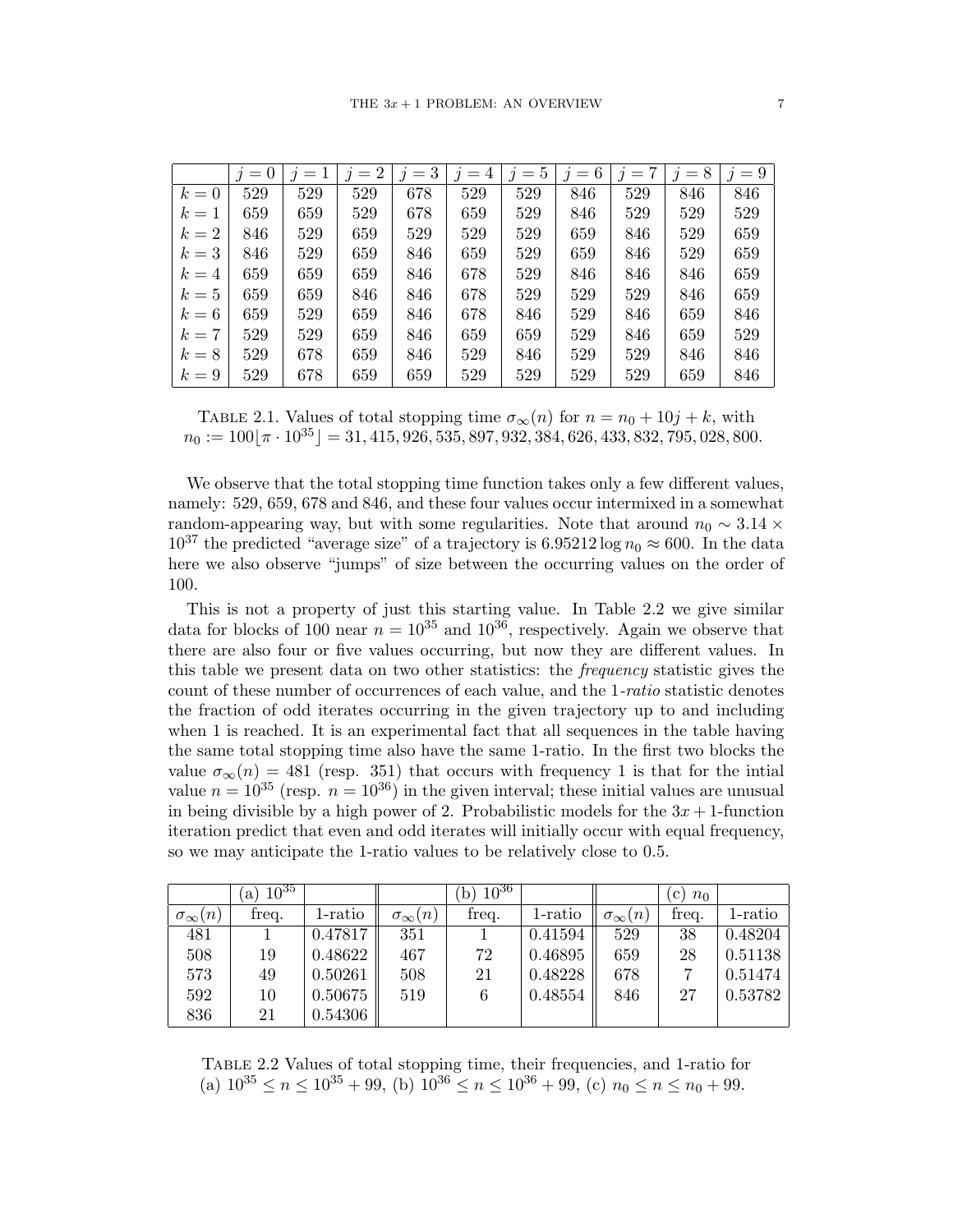The data in Table 2.2 suggests the following heuristic: as n increases only a few values of  $\sigma_{\infty}(n)$  locally occur over short intervals; there is then a slow variation in which values of  $\sigma_{\infty}(n)$  occur. However these local values are separated from each other by relatively large "jumps" in size. We stress that this is a purely empirical observation, nothing like this is rigorously proved! Our heuristic did not quantify what is a "short interval" and it did not quantify what "relatively large jumps" should mean. Even the existence of finite values for  $\sigma_{\infty}(n)$  in the tables presumes the  $3x + 1$  conjecture is true for all numbers in the table.

<span id="page-7-0"></span>3.3. Probabilistic Models. A challenging feature of the  $3x + 1$  problem is the huge gap between what can be observed about its behavior in computer experiments and what can be rigorously proved. Attempts to understand and predict features of empirical experimentation have led to the following curious outcome: the use of probabilistic models to describe a deterministic process! This gives another theme of research on this problem: the construction and analysis of probabilistic and stochastic models for various aspects of the iteration process.

A basic probabilistic model of iterates of the  $3x + 1$  function  $T(x)$  proposes that most trajectories for  $3x + 1$  iterates have equal numbers of even and odd iterates, and that the parity of successive iterates behave in some sense like independent coin flips. A key observation of Terras [\[88\]](#page-26-0) and Everett [\[27\]](#page-24-0), leading to this model, is that the initial iterates of the  $3x + 1$  function have this property (see Lagarias [\[58,](#page-25-0) Lemma B]).) This probabilistic model suggests that most trajectories plotted on a logarithmic vertical scale should appear close to a straight line having negative slope equal to  $-\frac{1}{2}$  $\frac{1}{2}$  log  $\frac{3}{4}$  ~ -0.14384, and should thus take about 6.95212 log *n* steps to reach 1.

The corresponding behavior of iterates of the Collatz function  $C(x)$  is more complicated. The allowed patterns of even and odd Collatz function iterates always have an even iterate following each odd iterate. Probabilistic models taking this into account are more complicated to formulate and analyze than that for the  $3x + 1$ function; this is a main reason for studying the  $3x + 1$  function rather than the Collatz function. Use of the probabilistic model above allows the heuristic inference that Collatz iterates will be even about two-thirds of the time.

A variety of fairly complicated stochastic models, many of which are rigorously analyzable (as probability models), have now been formulated to model various aspects of these iterations, see Kontorovich and Lagarias [\[56\]](#page-25-9) (in this volume). Rigorous results for such models lead to heuristic predictions for the statistical behavior of iterates of the generalized  $3x + 1$  map. The model above predicts the behavior of "most" trajectories. A small number of trajectories may exhibit quite different behavior. One may consider those trajectories that that seem to offer maximal value of some iterate of  $T^{(k)}(n)$  compared to n. Here a probabilistic model (see [\[56,](#page-25-9) Sec. 4.3] in this volume) predicts that the statistic

$$
\rho(n) := \frac{\log(\max_{k \ge 1} (T^{(k)}(n))}{\log n}
$$

as  $n \to \infty$  should have  $\rho(n) \leq 2 + o(1)$  for all sufficiently large n. Figure [3.3](#page-7-0) offers a plot of the trajectory, for the value  $n_1 = 1980976057694878447$ , which attains the largest value of the statistic  $\rho(n)$  over  $1 \leq n \leq 10^{18}$ ; this value was found by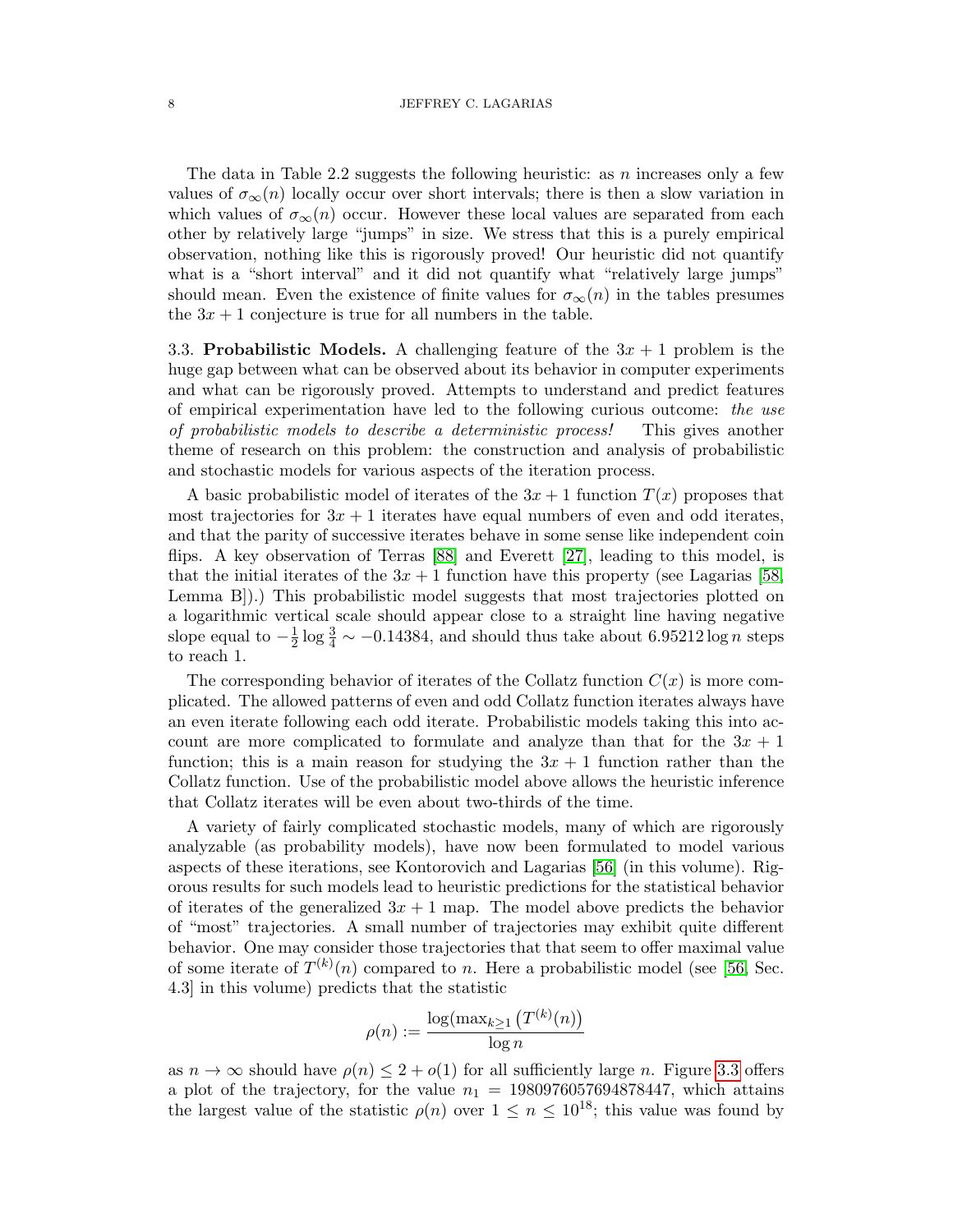

FIGURE 3.3. Extremal trajectory  $n_1 = 1980976057694878447$  given in Oliveira e Silva's Table 6.

Oliveira e Silva [\[76,](#page-26-8) Table 6] (in this volume). This example has  $\rho(n_1) \approx 2.04982$ . Probabilistic models suggest that the extremal trajectories of this form will approach a characteristic shape which consists of two line segments, one of length  $7.645 \log n$ steps of slope about 0.1308 up to the maximal value of about  $2 \log n$ , the second of about 13.905 log n steps of slope about  $-0.1453$  to 0, taking 21.55 log n steps in all. This shape is indicated by the dotted lines on Figure [3.3](#page-7-0) for comparison purposes.

Another prediction of such stochastic models, relevant to the  $3x + 1$  conejcture, is that the number of iterations required for a positive integer  $n$  to iterate to 1 under the  $3x + 1$  function  $T(x)$  is at most  $41.677647 \log n$  (see [\[62\]](#page-25-10), [\[56,](#page-25-9) Sect. 4]). In particular such models predict, in a quantitative form, that there will be no divergent trajectories.

These stochastic models can be generalized to model the behavior of many generalized  $3x + 1$  functions, and they make qualitatively different predictions depending on the function. For example, such models predict that no orbit of iteration of the  $3x + 1$  function "escapes to infinity" (divergent trajectory). However for the  $5x + 1$ function given by

$$
T_5(x) = \begin{cases} \frac{5x+1}{2} & \text{if } x \equiv 1 \pmod{2}, \\ \frac{x}{2} & \text{if } x \equiv 0 \pmod{2}, \end{cases}
$$

similar stochastic models predict that almost all orbits should "escape to infinity" ([\[56,](#page-25-9) Sect. 8]). These predictions are supported by experimental computer evidence, but it remains an unsolved problem to prove that there exists even one trajectory for the  $5x + 1$  problem that "escapes to infinity".

There remains considerable research to be done on further developing stochastic models. The experiments on the  $3x + 1$  iteration reported above in §3.2 exhibit some patterns not yet explained by stochastic models. In particular, the behaviors of total stopping times observed in Tables 2.1 and 2.2, and the heuristic presented there, have not yet been justified by suitable stochastic models.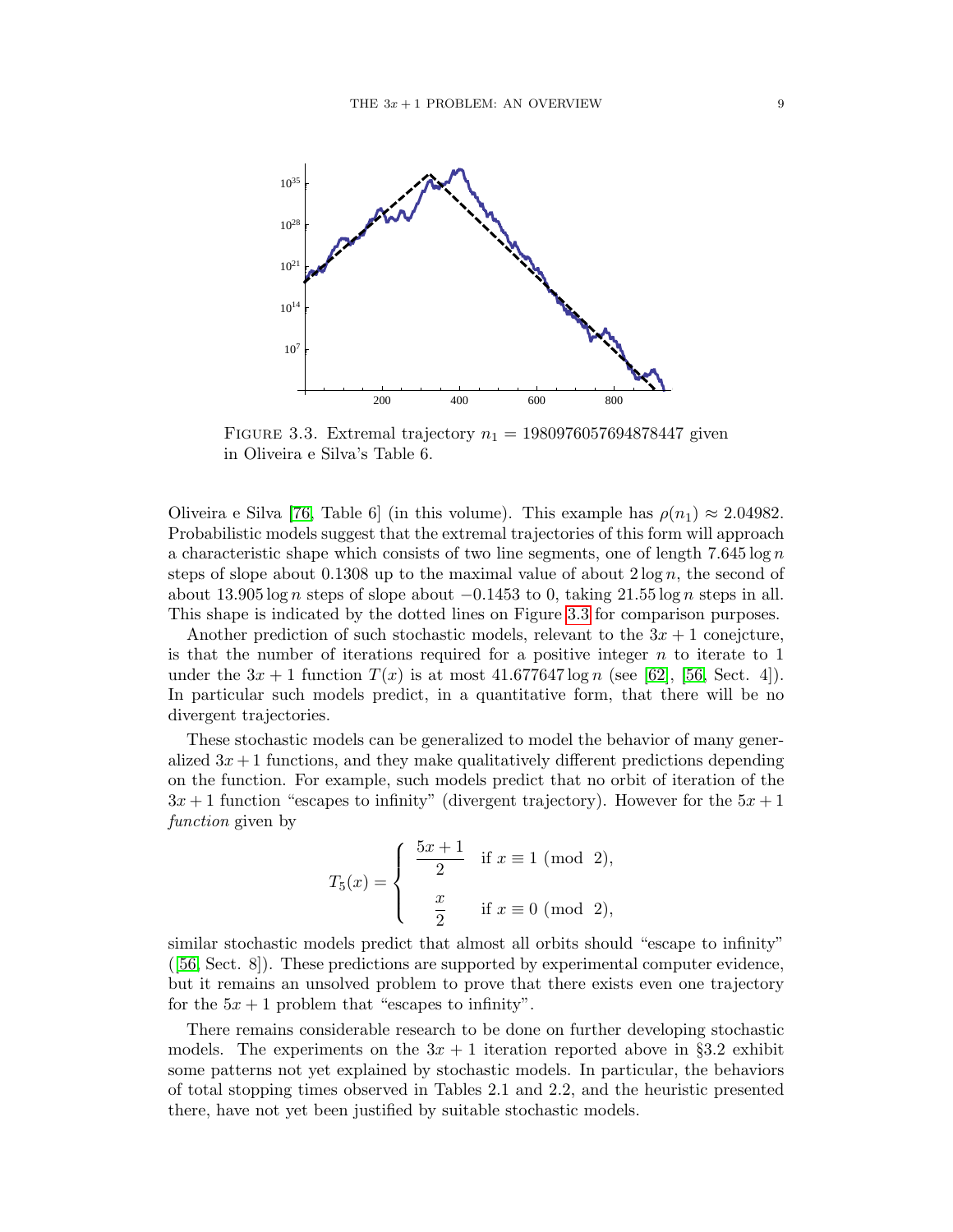#### 10 JEFFREY C. LAGARIAS

#### 4. GENERALIZED  $3x + 1$  functions

The original work on the  $3x+1$  problem viewed it as a problem in number theory. Much of the more recent work views it as an example of a special kind of discrete dynamical system, as exemplified by the lecture notes volume of G. J. Wirsching [\[95\]](#page-26-9). As far as generalizations are concerned, a very useful class of functions has proved to be the set of generalized Collatz functions which are defined below. These possess both number-theoretical and dynamic properties; the number-theoretic properties have to do with the existence of p-adic extensions of these maps for various primes  $p$ .

At present the  $3x + 1$  problem is most often viewed as a discrete dynamical system of an arithmetical kind. It can then be treated as a special case, within the framework of a general class of such dynamical systems. But what should be the correct degree of generality in such a class?

There is significant interest in exploring the behavior of dynamical systems of an arithmetic nature, since these may be viewed as "toy models" of more complicated dynamical systems arising in mathematics and physics. There are a wide variety of interesting arithmetic dynamical systems. The book of Silverman [\[82\]](#page-26-10) studies the iteration of algebraic maps on algebraic varieties. The book of Schmidt [\[81\]](#page-26-11) considers dynamical systems of algebraic origin, meaning  $\mathbb{Z}^d$ -actions on compact metric groups, using ergodic theory and symbolic methods. The book of Furstenberg [\[30\]](#page-24-8) considers various well structured arithmetical dynamical systems; for a further development see Glasner [\[34\]](#page-24-9). The generalized  $3x+1$  functions studied in this book provide another distinct type of arithmetic discrete dynamical system.

We present a taxonomy of several classes of functions which represent successive generalizations of the  $3x + 1$  function. The simplest generalization of the  $3x + 1$ function is the  $3x + k$  function, which is defined for  $k \equiv 1$  or 5 (mod6), by

$$
T_{3,k}(x) = \begin{cases} \frac{3x+k}{2} & \text{if } x \equiv 1 \pmod{2} \\ x & \text{if } x \equiv 0 \pmod{2} \end{cases}
$$

The generalization of the  $3x + 1$  conjecture to this situation is twofold: first, that under iteration every orbit becomes eventually periodic, and second, that there are only a finite number of cycles (periodic orbits). This class of functions occurs in the study of cycles of the  $3x + 1$  function (Lagarias [\[59\]](#page-25-11)). Note that the  $3x + 1$  function  $T(x)$  can be extended to be well defined on the set of all rational numbers having odd denominator, and a rescaling of any T-orbit of such a rational number  $r = \frac{n}{k}$ k to clear its denominator k will give an orbit of the map  $T_{3,k}$ . Thus, integer cycles of the  $3x + k$  function correspond to rational cycles of the  $3x + 1$  function having denominator k.

To further generalize, let  $d \geq 2$  be a fixed integer and consider the function defined for integer inputs  $x$  by

(4.1) 
$$
f(x) = \frac{a_i x + b_i}{d} \text{ if } x \equiv i \pmod{d}, \ 0 \le i \le d - 1,
$$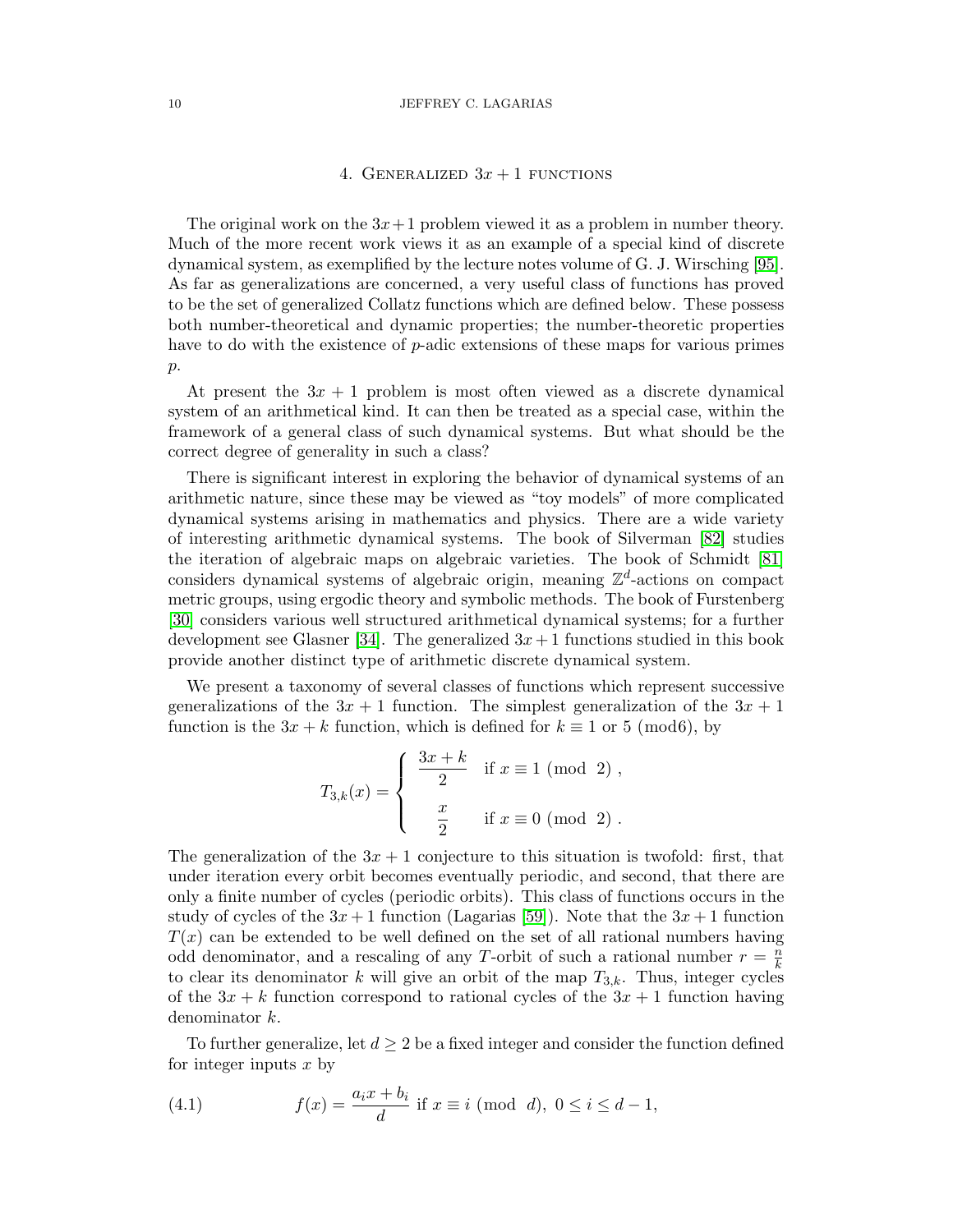where  $\{(a_i, b_i) : 0 \leq i \leq d-1\}$  is a collection of integer pairs. Such a function is called *admissible* if the integer pairs  $(a_i, b_i)$  satisfy the condition

<span id="page-10-0"></span>(4.2) 
$$
ia_i + b_i \equiv 0 \pmod{d} \text{ for } 0 \leq i \leq d - 1.
$$

This condition is necessary and sufficient for the map  $f(x)$  to take integers to integers. These functions  $f(x)$  have been called *generalized Collatz functions*, or RCWA functions (Residue-Class-Wise Affine functions). Generalized Collatz functions have the nice feature that they have a unique continuous extension to the space  $\mathbb{Z}_d$  of d-adic integers in the sense of Mahler [\[64\]](#page-25-12).

An important subclass of generalized Collatz functions are those of relatively prime type. These are the subclass of generalized Collatz functions for which

(4.3) 
$$
\gcd(a_0 a_1 \cdots a_{d-1}, d) = 1.
$$

This class includes the  $3x+1$  function  $T(x)$  but not the Collatz function  $C(x)$  itself. It includes the  $5x + 1$  function  $T_5(x)$ , which as mentioned above appears to have quite different long-term dynamics on the integers  $\mathbb Z$  than does the  $3x + 1$  function. Functions in this class have the additional property that their unique extension to the d-adic integers  $\mathbb{Z}_d$  has the d-adic Haar measure as an invariant measure. This permits ergodic theory methods to be applied to their study, see the survey paper of Matthews [\[67,](#page-25-13) Thm. 6.2] (in this volume) for many examples.

As a final generalization, one may consider the class of integer-valued functions, which when restricted to residue classes (mod d) are given by a polynomial  $P_i(x)$ for each class i (mod d). Members of this class of functions have arisen in several places in mathematics. They are now widely called quasi-polynomial functions or quasi-polynomials. Quasi-polynomials appear in commutative algebra and algebraic geometry, in describing the Hilbert functions of certain semigroups, in a well known theorem of Serre, see Bruns and Herzog [\[9,](#page-23-4) pp. 174–175] and Bruns and Ichim [\[10\]](#page-23-5). In another direction, functions that count the number of lattice points inside dilated rational polyhedra have been shown to be quasi-polynomial functions (on the positive integers), starting with work of Ehrhart [\[23\]](#page-24-10), see Beck and Robins [\[6\]](#page-23-6) and Barvinok [\[5,](#page-23-7) Chap. 18]. They also have recently appeared in differential algebra in connection with q-holonomic sequences, see Garoufalidis [\[33\]](#page-24-11). Such functions were introduced in group theory by G. Higman in 1960 [\[48\]](#page-24-12) under the name PORC functions (polynomial on residue class functions). Higman's motivating problem was the enumeration of  $p$ -groups, cf. Evseev [\[28\]](#page-24-13). The class of all quasi-polynomial functions is closed under addition and pointwise multiplication, and forms a commutative ring under these operations.

We arrive at the following taxonomy of function classes of increasing generality:

 ${3x + 1$  function  $T(x)$   $\subset$   ${3x + k}$  functions  $T_{3,k}(x)$ 

- ⊂ {generalized Collatz functions of relatively prime type}
- ⊂ {generalized Collatz functions}
- ⊂ {quasi-polynomial functions}.

For applications in mathematical logic, it has proved useful to further widen the definition of generalized Collatz functions to allow partially defined functions. Such functions are obtained by dropping the admissibility condition  $(4.2)$ ; they map integers to rational numbers having denominator dividing d. If a non-integer value is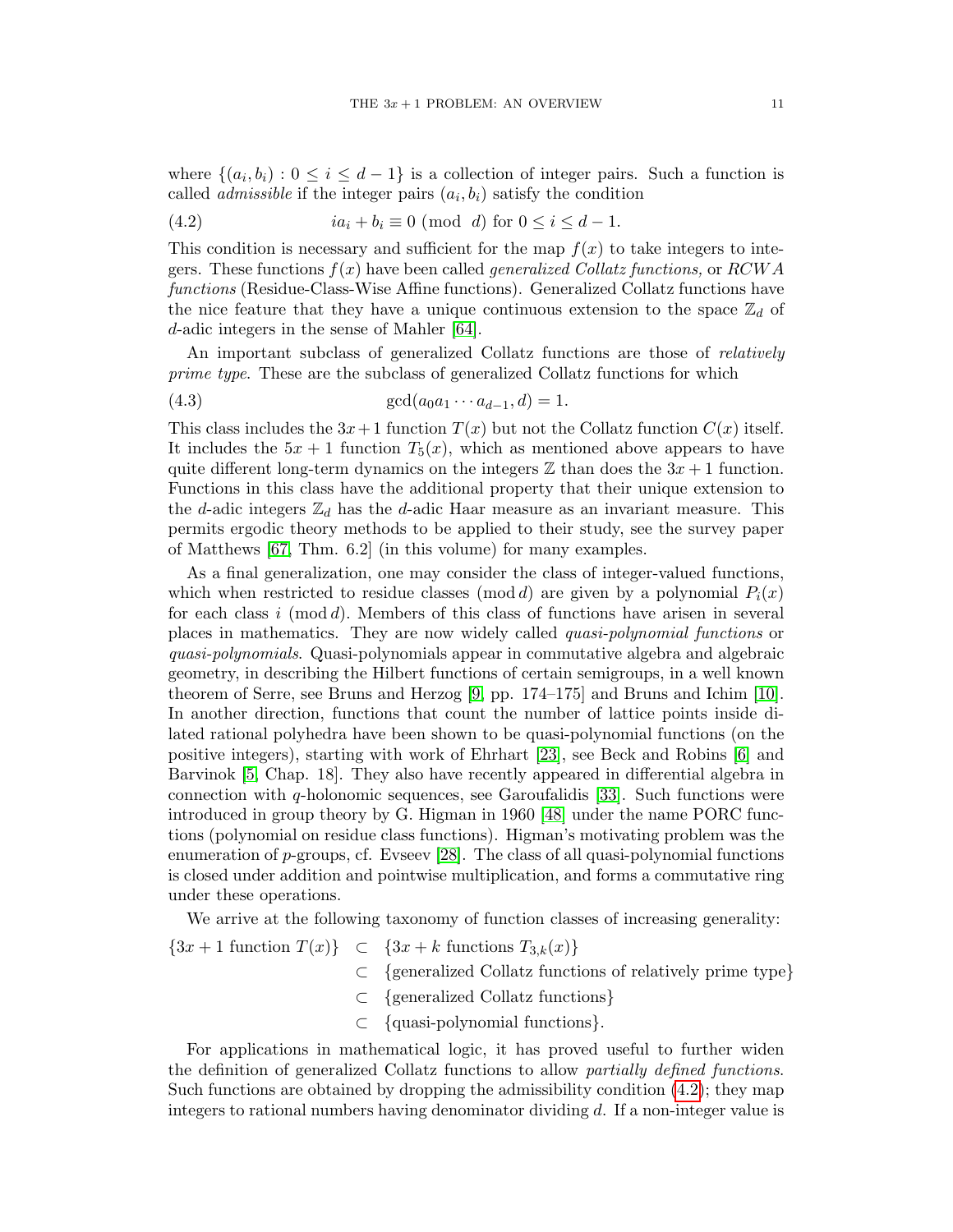encountered, then one cannot iterate such a function further. In this circumstance we adopt the convention that if a non-integer iteration value is encountered, the calculation stops in a special "undefined" state. This framework allows the encoding of partially-defined (recursive) functions. One can use this convention to also define composition of partially defined functions.

#### 5. Research Areas

Work on the  $3x + 1$  problem cuts across many fields of mathematics. Six basic areas of research on the problem are: (1) number theory: analysis of periodic orbits of the map; (2) dynamical systems: behavior of generalizations of the  $3x + 1$  map;  $(3)$ ergodic theory: invariant measures for generalized maps; (4) theory of computation: undecidable iteration problems; (5) stochastic processes and probability theory: models yielding heuristic predictions for the behavior of iterates; and (6) computer science: algorithms for computing iterates and statistics, and explicit computations. We treat these in turn.

### (1) Number Theory

The connection with number theory is immediate: the  $3x+1$  problem is a problem in arithmetic, whence it belongs to elementary number theory. Indeed it is classified as an unsolved problem in number theory by R. K. Guy [\[42,](#page-24-14) Problem E16]. The study of cycles of the  $3x + 1$  map leads to problems involving exponential Diophantine equations. The powerful work of Baker and Masser–Wüstholz on linear forms in logarithms gives information on the non-existence of cycles of various lengths having specified patterns of even and odd iterates. A class of generalized  $3x + 1$  functions has been defined in a number theory framework, in which arithmetic operations on the domain of integers are replaced with such operations on the ring of integers of an algebraic number field, or by function field analogues such as a polynomial ring with coefficients in a finite field. Number-theoretic results are surveyed in the papers of Lagarias [\[58\]](#page-25-0) and Chamberland [\[11\]](#page-23-8) in this volume.

## (2) Dynamical Systems

The theory of discrete dynamical systems concern the behavior of functions under iteration; that of continuous dynamical systems concern flows or solutions to differential equations. The  $3x + 1$  problem can be viewed as iterating a map, therefore it is a discrete dynamical system on the state space Z. This viewpoint was taken in Wirsching [\[95\]](#page-26-9). The important operation for iteration is *composition of functions*. One can formulate iteration and composition questions in the general context of universal algebra, cf. Lausch and Nobauer [\[63,](#page-25-14) Chap. 4.5]. In the taxonomy above, the classes of generalized  $3x + 1$  functions, and quasi-polynomial functions are each closed under addition and composition of functions. The iteration properties of the first three classes of functions above have been studied, in connection with the  $3x + 1$  problem and the theory of computation. However the iteration of general quasi-polynomial functions remains an unexplored research area.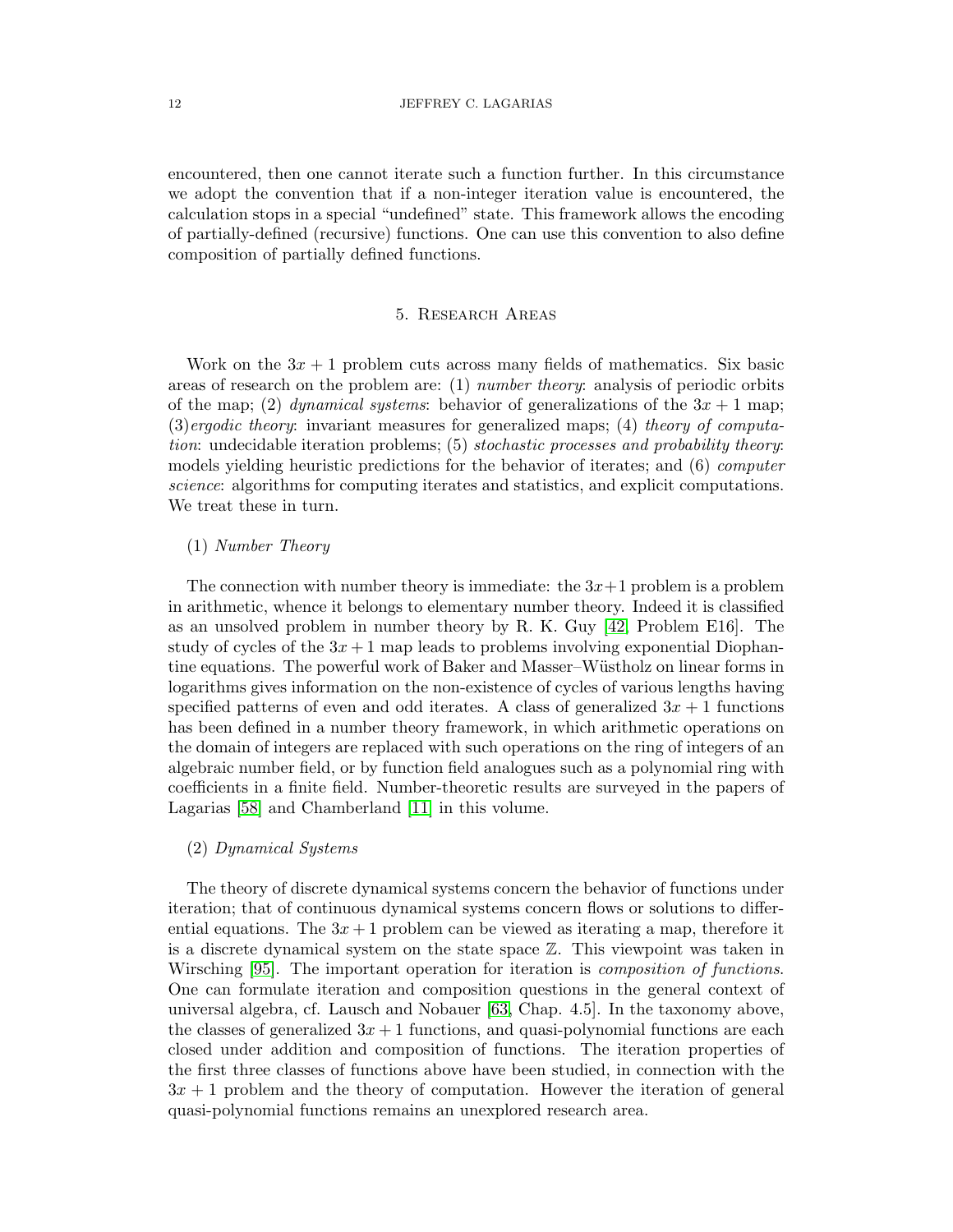Viewing the problem this way suggests that it would be useful in the study of the  $3x + 1$  function to obtain dynamical systems on larger domains, including the real numbers  $\mathbb R$  and the complex numbers  $\mathbb C$ . Other extensions include defining analogous functions on the ring  $\mathbb{Z}_2$  of 2-adic integers, or, for generalized  $3x + 1$  maps, on a ring of d-adic integers, for a value of d determined by the function. When one considers generalized  $3x + 1$  functions on larger domains, a wide variety of behaviors can occur. These topics are considered in the papers of Chamberland [\[11\]](#page-23-8) and Matthews [\[67\]](#page-25-13) in this volume. For a general framework on topological dynamics see Akin [\[1\]](#page-23-9).

## (3) Ergodic Theory

The connection with ergodic theory arises as an outgrowth of the dynamical systems viewpoint, but adds the requirement of the presence of an invariant measure. It was early observed that there are finitely additive measures which are preserved by the  $3x + 1$  map on the integers. Extensions of generalized  $3x + 1$  functions to d-adic integers lead to maps invariant under standard measures (countably additive measures). For example, the (unique continuous) extension of the  $3x+1$  map to the 2-adic integers has 2-adic measure as an invariant measure, and the map is ergodic with respect to this measure. Ergodic theory topics are considered in the surveys of Matthews [\[67\]](#page-25-13) and Kontorovich and Lagarias [\[56\]](#page-25-9) in this volume. An interesting open problem is to classify all invariant measures for generalized  $3x + 1$  functions on the d-adic integers.

# (4) Mathematical Logic and the Theory of Computation

The connection to logic and the theory of computation starts with the result of Conway that there is a generalized  $3x + 1$  function whose iteration can simulate a universal computer. Conway [\[16\]](#page-23-3) exhibited an unsolvable iteration problem for a particular generalized  $3x+1$  function: starting with a given input which is a positive integer  $n$ , decide whether or not some iterate of this map with this input is ever a power of 2. In this connection note that the  $3x + 1$  problem can be reformulated as asserting that, starting from any positive integer n, some iterate  $C^{(k)}(n)$  of the Collatz function (or of the  $3x+1$  function) is a power of 2. It turns out that iteration of  $3x + 1$ -like functions had already been considered in understanding the power of some logical theories even in the late 1960's; these involved partially defined functions taking integers to integers (with undefined output for some integers), cf. Isard and Zwicky [\[51\]](#page-25-3). More recently such functions have arisen in studying the computational power of "small" Turing machines, that are too small to encode a universal computer. These topics are surveyed in the paper of Michel and Margenstern [\[68\]](#page-25-15) in this volume.

## (5) Probability Theory and Stochastic Processes

A connection to probability theory and stochastic processes arises when one attempts to model the behavior of the  $3x + 1$  iteration on large sets of integers. This leads to heuristic probabilistic models for the iteration, which allow predictions of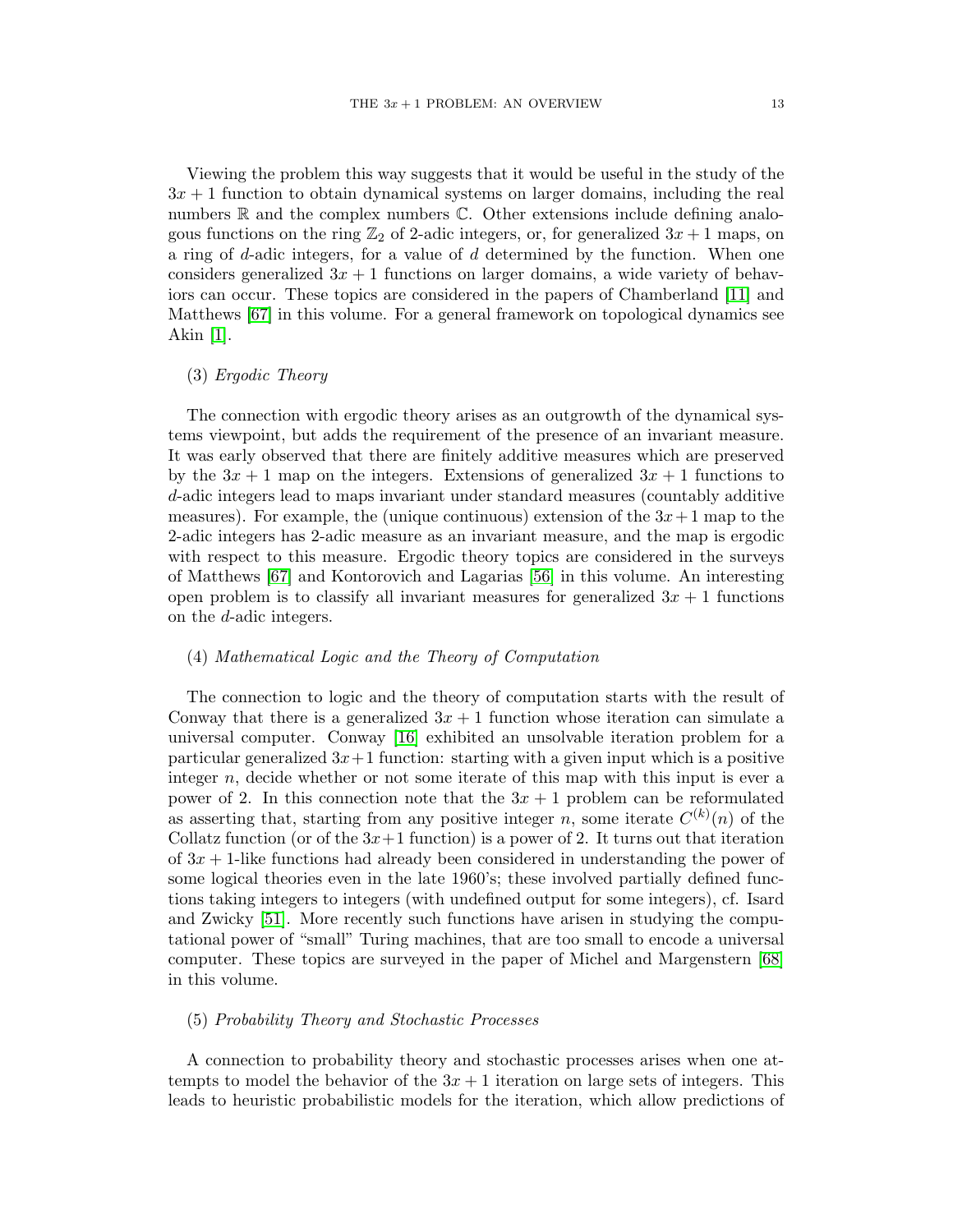its behavior. Some authors have argued that the iteration can be viewed as a kind of pseudo-random number generator, viewing the input as being given by a probability distribution, and then asking how this probability distribution evolves under iteration. In the reverse direction, one can study trees of inverse iterates (the inverse map is many-to-one, giving rise to a unary-binary tree of inverse iterates). Here one can ask for facts about the structure of such trees whose root node is an integer picked from some probability distribution. One can model this by a stochastic model corresponding to random tree growth, e.g. a branching random walk. These topics are surveyed in the paper of Kontorovich and Lagarias [\[56\]](#page-25-9) in this volume.

# (6) Computer Science: Machine Models, Parallel and Distributed Computation

In 1987 Conway [\[17\]](#page-23-10) (in this volume) formalized the Fractran model of computation as a universal computer model, based on his earlier work related to the  $3x + 1$ problem. This computational model is related to the register machine (or counter machine) model of Marvin Minsky ([\[70\]](#page-25-16), [\[71,](#page-25-17) Sect. 11.1]). Both these machine models have recently been seen as relevant for developing models of computation using chemical reaction networks, and to biological computation, see Soloveichik et al [\[86\]](#page-26-12) and Cook et al. [\[20\]](#page-23-11).

The necessity to make computer experiments to test the  $3x + 1$  conjecture, and to explore various properties and patterns of the  $3x + 1$  iteration, leads to other questions in computation. One has the research problem of developing efficient algorithms for computing on a large scale, using either parallel computers or a distributed computer system. The  $3x+1$  conjecture has been tested to a very large value of  $n$ , see the paper of Oliveira e Silva [\[76\]](#page-26-8) in this volume. The computational method used in [\[76\]](#page-26-8) to obtain record results can be parallelized. Various large scale computations for the  $3x+1$  problem have used distributed computing, cf. Roosendaal [\[79\]](#page-26-13).

## 6. Current Status

We give a brief summary of the current status of the problem, which further elaborates answers to the two questions raised in the introduction.

6.1. Where does research currently stand on the  $3x+1$  problem? The  $3x+1$ problem remains unsolved, and a solution remains unapproachable at present. To quote a still valid dictum of Paul Erdős  $(58, p. 3)$  on the problem:

"Mathematics is not yet ready for such problems."

Research has established various "world records", all of which rely on large computer calculations (together with various theoretical developments).

- (W1) The  $3x+1$  conjecture has now been verified for all  $n < 20 \times 2^{58} \approx 5.7646 \times 10^{18}$ (Oliveira e Silva [\[76\]](#page-26-8) (in this volume)).
- (W2) The trivial cycle  $\{1, 2\}$  is the only cycle of the  $3x+1$  function on the positive integers having period length less than 10, 439, 860, 591. It is also the only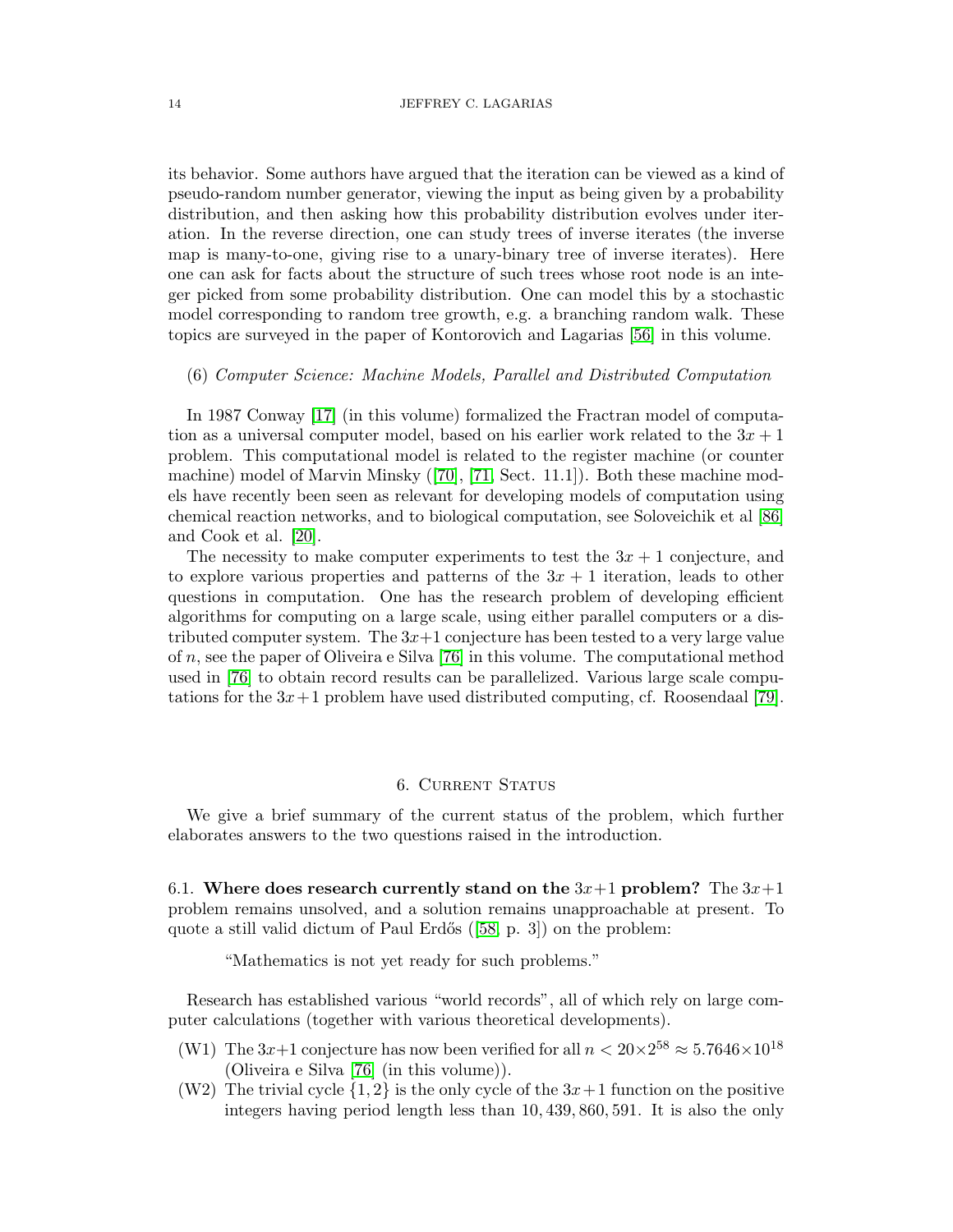cycle containing less than 6, 586, 818, 670 odd integers (Eliahou [\[24,](#page-24-15) Theorem  $3.2$ ]<sup>\*</sup>).

- (W3) Infinitely many positive integers n take at least  $6.143 \log n$  steps to reach 1 under iteration of the  $3x + 1$  function  $T(x)$  (Applegate and Lagarias [\[3\]](#page-23-12)).
- (W4) The positive integer n with the largest currently known value of  $C$ , such that it takes  $C \log n$  iterations of the  $3x + 1$  function  $T(x)$  to reach 1, is  $n = 7,219,136,416,377,236,271,195$  with  $C \approx 36.7169$  (Roosendaal [\[79,](#page-26-13)  $3x + 1$  Completeness and Gamma records.
- (W5) The number of integers  $1 \le n \le X$  that iterate to 1 is at least  $X^{0.84}$ , for all sufficiently large  $X$  (Krasikov and Lagarias [\[57\]](#page-25-18)).

There has also been considerable progress made on showing the nonexistence of various kinds of periodic points for the  $3x + 1$  function, see Brox [\[8\]](#page-23-13) and Simons and de Weger [\[83\]](#page-26-14). These bounds are based on number-theoretic methods involving Diophantine approximation.

6.2. Where does research stand on generalizations of the  $3x + 1$  problem? It has proved fruitful to view the  $3x+1$  problem as a special case of wider classes of functions. These function classes appear naturally as the correct level of generality for basic results on iteration; this resulted in the taxonomy of function classes given in §3. There are some general results for these classes and many unsolved problems.

The  $3x+k$  problem seems to be the correct level of generality for studying rational cycles of the  $3x+1$  function ([\[59\]](#page-25-11)). There are extensive results on cycles of the  $3x+1$ function, and the methods generally apply to the  $3x + k$  function as well, see the survey of Chamberland [\[11\]](#page-23-8) (in this volume).

The class of generalized  $3x+1$  functions of relatively prime type is a very natural class from the ergodic theory viewpoint, since this is the class on which the d-adic extension of the function has d-adic Haar measure as an invariant measure. The paper of Matthews [\[67\]](#page-25-13) (in this volume) reports general ergodicity results and raises many questions about such functions.

The class of generalized Collatz functions has the property that all functions in it have a unique continuous extension to the domain of d-adic integers  $\mathbb{Z}_d$ . This general class is known to contain undecidable iteration problems, as discussed in the paper of Michel and Margenstern [\[68\]](#page-25-15) (in this volume). The dynamics of general functions in this class is only starting to be explored; many interesting examples are given in the paper of Matthews [\[67\]](#page-25-13) (in this volume). An interesting area worthy of future development is that of determining the existence and structure of invariant Borel measures for such functions on  $\mathbb{Z}_d$ , and determining whether there is some relation of their structure to undecidability of the associated iteration problem.

6.3. How can this be a hard problem, when it is so easy to state? Our answer is that there are two different mechanisms yielding hard problems, either or both of which may apply to the  $3x + 1$  problem. The first is "pseudorandomness"; this involves a connection with ergodic theory. The second is "non-computability". Both of these are discussed in detail in this volume.

<span id="page-14-0"></span><sup>∗</sup>This number is the bound (21, 0) given in [\[24,](#page-24-15) Table 2]. The smaller values in Table 2 are now ruled out by the computations in item (W1) above.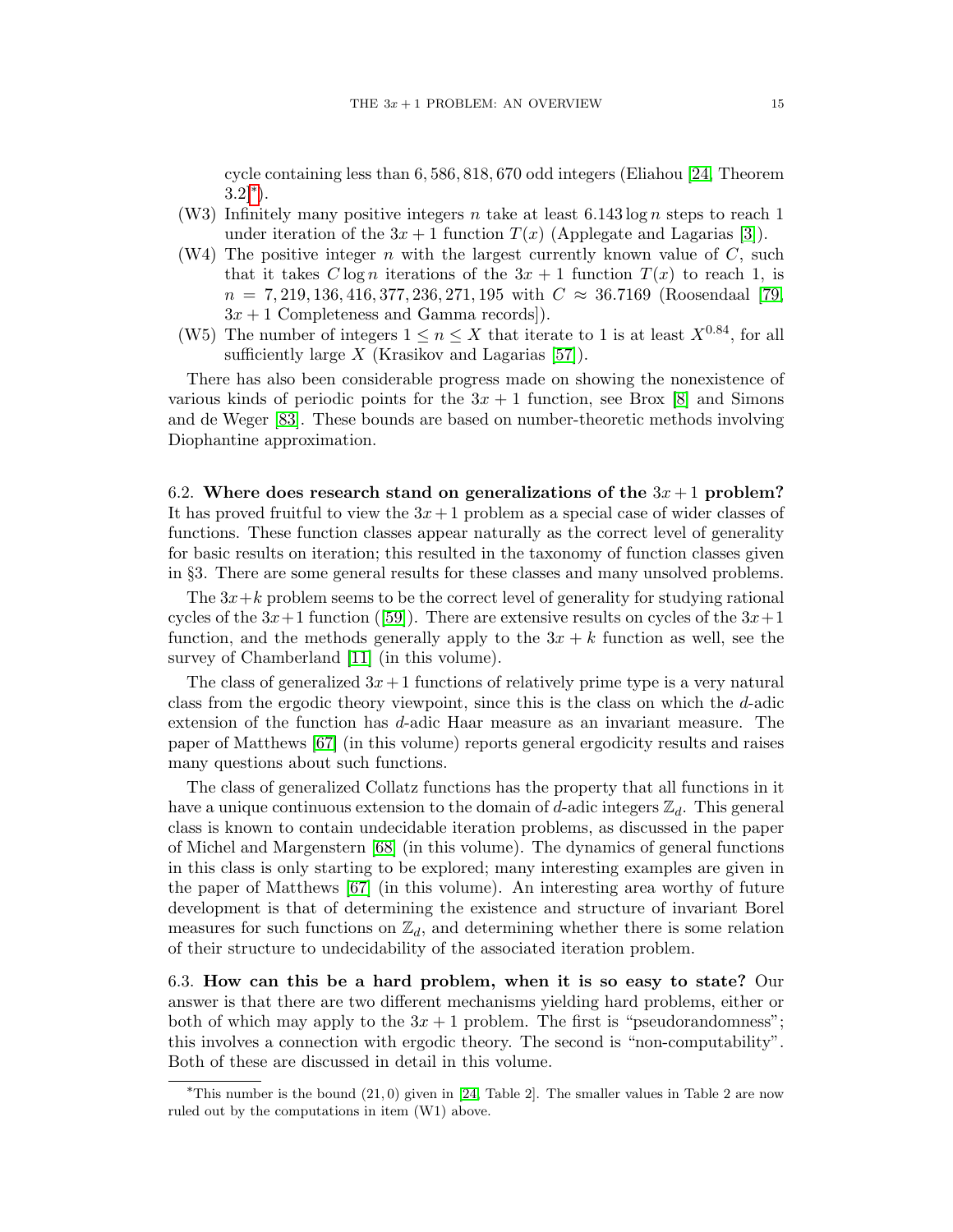The "ergodicity" connection has been independently noted by a number of people, see for example Lagarias [\[58\]](#page-25-0) (in this volume) and Akin [\[2\]](#page-23-14). The unique continuous extension of the  $3x + 1$  map  $T(x)$  to the 2-adic integers  $\mathbb{Z}_2$  gives a function which is known to be ergodic in a strong sense, with respect to the 2-adic measure. It is topologically and metrically conjugate to the shift map, which is a maximum entropy map. The iterates of the shift function are completely unpredictable in the ergodic theory sense. Given a random starting point, predicting the parity of the *n*-th iterate for any *n* is a "coin flip" random variable. The  $3x + 1$  problem concerns the behavior of iterating this function on the set of integers  $\mathbb{Z}$ , which is a dense subset of  $\mathbb{Z}_2$ , having 2-adic measure zero. The difficulty is then in finding and understanding non-random regularities in the iterates when restricted to  $\mathbb{Z}$ . Various probabilistic models are discussed in the paper of Kontorovich and Lagarias [\[56\]](#page-25-9) (in this volume). Empirical evidence seems to indicate that the  $3x + 1$  function on the domain Z retains the "pseudorandomness" property on its initial iterates until the iterates enter a periodic orbit. This supports the  $3x + 1$  conjecture and at the same time deprives us of any obvious mechanism to prove it, since mathematical arguments exploit the existence of structure, rather than its absence.

A connection of a generalized Collatz function to "non-computability" was made by Conway [\[16\]](#page-23-3) (in this volume), as already mentioned. Conway's undecidability result indicates that the  $3x+1$  problem could be close to the unsolvability threshold. It is currently unknown whether the  $3x + 1$  problem is itself undecidable, however no method is currently known to approach this question. The survey of Michel and Margenstern [\[68\]](#page-25-15) (in this volume) describes many results on generalized  $3x+1$  functions that exhibit undecidable or difficult-to-decide iteration problems. The  $3x + 1$ function might conceivably belong to a smaller class of generalized  $3x + 1$  functions that evade undecidability results that encode universal computers. Even so, it conceivably might encode an undecidable problem, arising by another (unknown) mechanism. As an example, could the following question be undecidable: "Is there any positive integer *n* such that  $T^{(k)}(n) > 1$  for  $1 \leq k \leq 100 \log n$ ?"

# 7. HARDNESS OF THE  $3x + 1$  PROBLEM

Our viewpoint on hard problems has evolved since 1900, starting with Hilbert's program in logic and proof theory and benefiting from developments in the theory of computation. Starting in the 1920's, Emil Post uncovered great complexity in studying some very simple computational problems, now called "Post Tag Systems". A Tag system in the class  $TS(\mu, \nu)$  consists of a set of rules for transforming words using letters from an alphabet  $\mathcal{A} = \{a_1, ..., a_\mu\}$  of  $\mu$  symbols, a deletion number (or shift number)  $\nu \geq 1$ , and a set of  $\mu$  production rules

$$
a_j \mapsto w_j := a_{j,0}a_{j,1}\cdots a_{j,n_j}, \ 1 \le j \le \mu,
$$

in which the output  $w_j$  is a finite string (or word) of length  $n_j$  in the alphabet A. Starting from an initial string  $S$  a Tag system looks at the leftmost symbol of S, call it  $a_j$ , then attaches to the right end of the string the word  $w_j$ , and finally deletes the first  $\nu$  symbols of the resulting string  $Sw_j$ , thus obtaining a new string  $S'$ . Here the "tag" is the set of symbols  $w_j$  attached to the end of the word, and the iteration halts if a word of length less than  $\nu$  is encountered. The *halting problem* is the question of deciding whether for an arbitrary initial word  $S$ , iteration eventually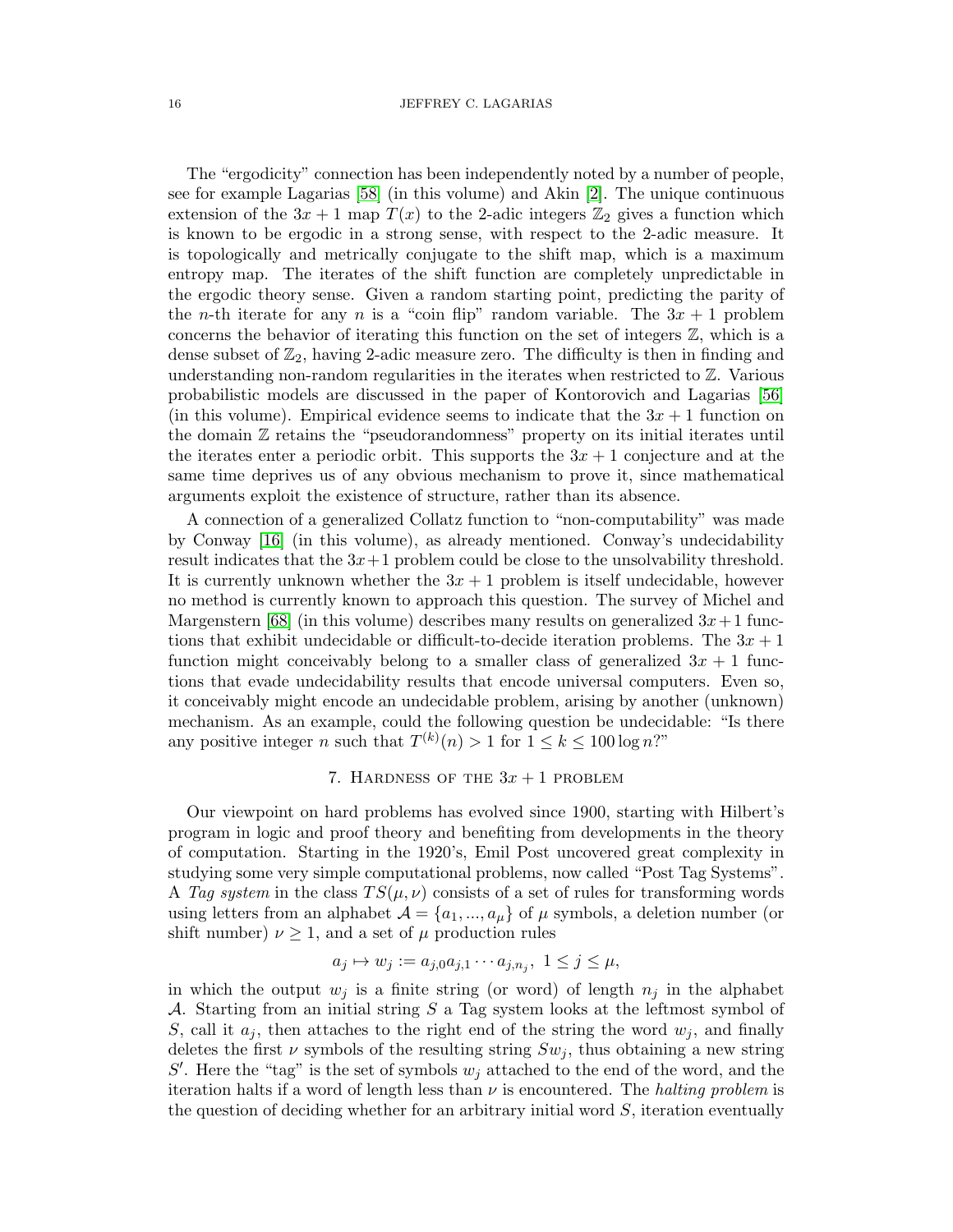reaches the empty word. The *reachability problem* is that of deciding whether, given words  $S$  and  $S$ , starting from word  $S$  will ever produce word  $S$  under iteration. The halting problem is a special case of the reachability problem. Post [\[78\]](#page-26-15) reports that in 1920–1921 he found a complete decision procedure<sup>[†](#page-16-0)</sup> for the case  $\mu = 2, \nu = 2$ , i.e. the class  $T(2, 2)$ . He then tried to solve the case  $\mu = 2, \nu > 2$ , without success. He reported [\[78,](#page-26-15) p. 372] that the special case  $\mu = 2, \nu = 3$  with  $\mathcal{A} = \{0, 1\}$  and the two production rules

(7.4) 
$$
0 \mapsto w_0 = 00, \ 1 \mapsto w_1 = 1101
$$

already seemed to be an intractable problem. We shall term this problem

Post's Original Tag Problem. Is there a recursive decision procedure for the halting problem for the Tag system in  $T(2, 3)$  given by the rules  $0 \mapsto 00$  and  $1 \mapsto 1101$  ?

Leaving this question aside, Post considered the parameter range  $\mu > 2, \nu = 2$ . He wrote [\[78,](#page-26-15) p. 373]:

For a while the case  $\nu = 2, \mu > 2$  seemed to be more promising, since it seemed to offer a greater chance of a finitely graded series of problems. But when this possibility was explored in the early summer of 1921, it rather led to an overwhelming confusion of classes of cases, with the solution of the corresponding problem depending more and more on problems of ordinary number theory. Since it had been our hope that the known difficulties of number theory would, as it were, be dissolved in the particularities of this more primitive form of mathematics, the solution of the general problem of "tag" appeared hopeless, and with it our entire program of the solution of finiteness problems.

Discouraged by this, Post reversed course and went on to obtain a "Normal Form Theorem" ([\[77\]](#page-26-16)), published in the 1940's, showing that a general logical problem could be reduced to a form slightly more complicated than Tag Systems. In 1961 Marvin Minsky [\[70\]](#page-25-16) proved that Post Tag Systems were undecidable problems in general. In the next few years Hao Wang [\[94\]](#page-26-17), J. Cocke and M. Minsky [\[13\]](#page-23-15) and S. Ju. Maslov [\[66\]](#page-25-19) independently showed undecidability for the subclass of Post Tag Systems consisting of those with  $\nu = 2$ , thus showing that Post was right to quit trying to solve problems in that class. At present the recursive solvability or unsolvability in the class  $T(2, \nu)$  remains open for all  $\nu > 2$ . Post's original tag problem, which is the halting problem for one special function in  $T(2, 3)$ , is still unsolved, see Lisbeth De Mol [\[72\]](#page-25-20), [\[74,](#page-26-18) p. 93], and for further work [\[73\]](#page-26-19), [\[75\]](#page-26-20).

Recently de Mol showed that the  $3x+1$  problem can be encoded as a reachability problem for a tag system in  $T(3, 2)$  ([\[74,](#page-26-18) Theorem 2.1]). This tag system encodes the  $3x + 1$  function, and the reachability problem is:

 $3x + 1$  Tag Problem. Consider the tag system  $T_C$  in  $T(3, 2)$  with alphabet  $\mathcal{A} = \{0, 1, 2\}$ , deletion number  $\nu = 2$ , and production rules

$$
0 \mapsto 12, 1 \mapsto 0, 2 \mapsto 000.
$$

<span id="page-16-0"></span><sup>†</sup>Post did not publish his proof. A decision procedure for both problems is outlined in de Mol [\[73\]](#page-26-19).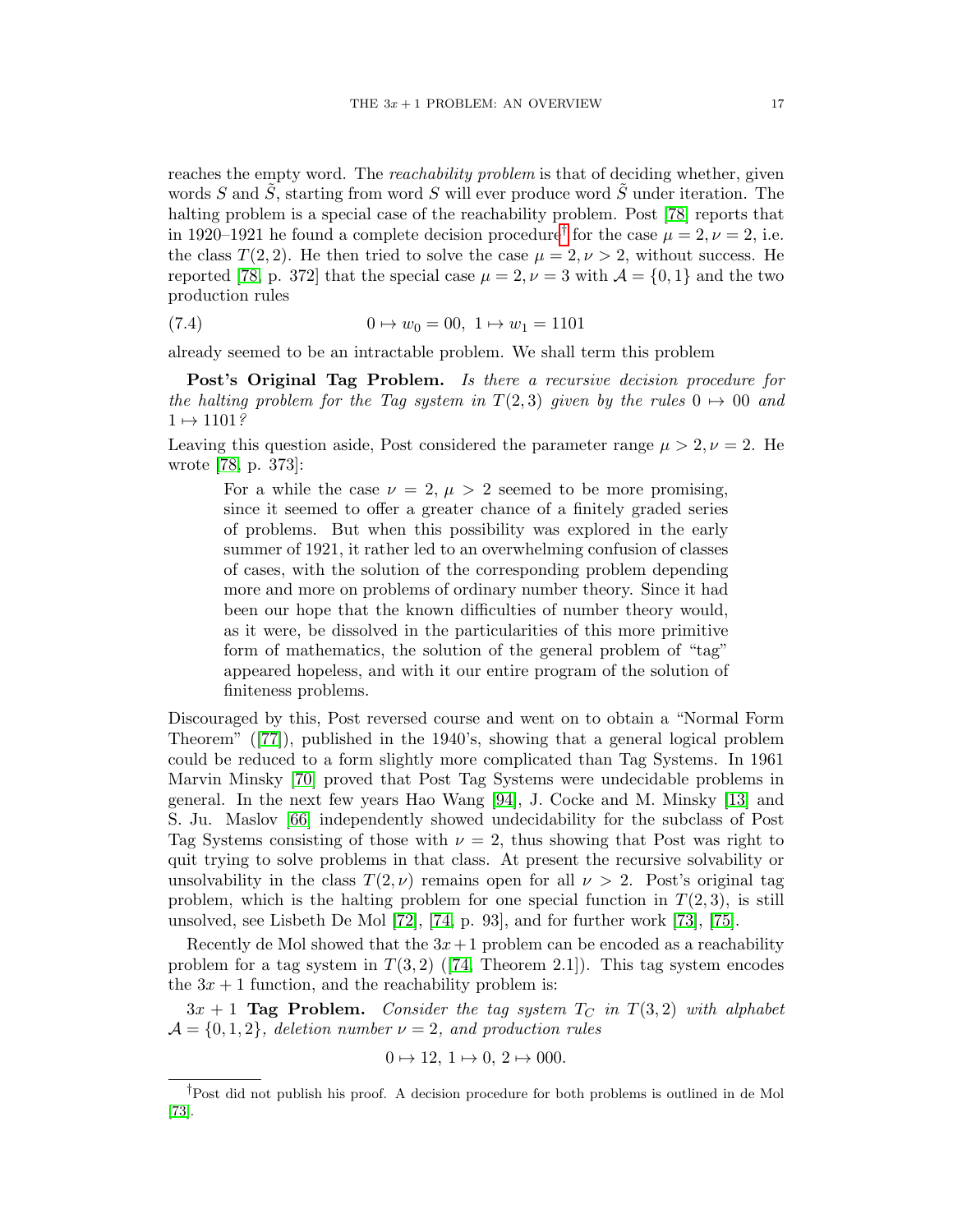For each  $n \geq 1$ , if one starts from the configuration  $S = 0<sup>n</sup>$ , will the tag system iteration for  $T_C$  always reach state  $S = 0$ ?

In 1931 Kurt Gödel [\[35\]](#page-24-16) showed the existence of undecidable problems: he showed that certain propositions were undecidable in any logical system complicated enough to include elementary number theory. This result showed that Hilbert's proof theory program could not be carried out. Developments in the theory of computation showed that one of Gödel's incompleteness results corresponded to the unsolvability of the halting problem for Turing machines. This was based on the existence of a universal Turing machine, that could simulate any computation, and in his 1937 foundational paper Alan Turing [\[91\]](#page-26-21) already showed one could be constructed of a not very large size.

We now have a deeper appreciation of exactly how simple a problem can be and still simulate a universal computer. Amazingly simple problems of this sort have been found in recent years. Some of these involve cellular automata, a model of computation developed by John von Neumann and Stansilaw M. Ulam in the 1950's. One of these problems concerns the possible behavior of a very simple onedimensional nearest neighbor cellular automaton, Rule 110, using a nomenclature introduced by Wolfram [\[96\]](#page-26-22), [\[97\]](#page-26-23). This rule was conjectured by Wolfram to give a universal computer ([\[98,](#page-26-24) Table 15], [\[99,](#page-26-25) pp. 575–577]). It was proved to be weakly universal by M. Cook (see Cook [\[18\]](#page-23-16), [\[19\]](#page-23-17)). Here weakly universal means that the initial configuration of the cellular automaton is required to be ultimately periodic, rather than finite. Another is John H. Conway's game of "Life," first announced in 1970 in Martin Gardner's column in Scientific American (Gardner [\[31\]](#page-24-17)), which is a two-dimensional cellular automaton, having nearest neighbor interaction rules of a particularly simple nature. Its universality as a computer was later established, see Berkelamp, Conway and Guy [\[7,](#page-23-18) Chap. 25]. Further remarks on the size of universal computers are given in the survey of Michel and Margenstern [\[68\]](#page-25-15) (in this volume).

There are, however, reasons to suspect that the  $3x + 1$  function is not complicated enough to be universal, i.e. to allow the encoding of a universal computer in its input space. First of all, it is so simple to state that there seems very little room in it to encode the elementary operations needed to create a universal computer. Second, the  $3x + 1$  conjecture asserts that the iteration halts on the domain of all positive integer inputs, so for each integer n, the value  $F(n)$  of the largest integer observed before visiting 1 is recursive. To encode a universal computer, one needs to represent all recursive functions, including functions that grow far faster than any given recursive function  $F(n)$ . It is hard to imagine how one can encode it here as a question about the iteration, without enlarging the domain of inputs. Third, the  $3x + 1$  function possesses the feature that there is a nice (finitely additive) invariant measure on the integers, with respect to which it is completely mixing under iteration. This is the measure that assigns mass  $\frac{1}{2^n}$  to each complete arithmetic progression (mod  $2^n$ ), for each  $n \geq 1$ . This fundamental observation was made in 1976 by Terras [\[88\]](#page-26-0), and independently by Everett [\[27\]](#page-24-0) in 1977, see Lagarias [\[58,](#page-25-0) Theorem B] for a precise statement. This "mixing property" seems to fight against the amount of organization needed to encode a universal computer in the inputs. We should caution that this observation by itself does not rule out the possibility that, despite this mixing property, a universal computer could be encoded in a very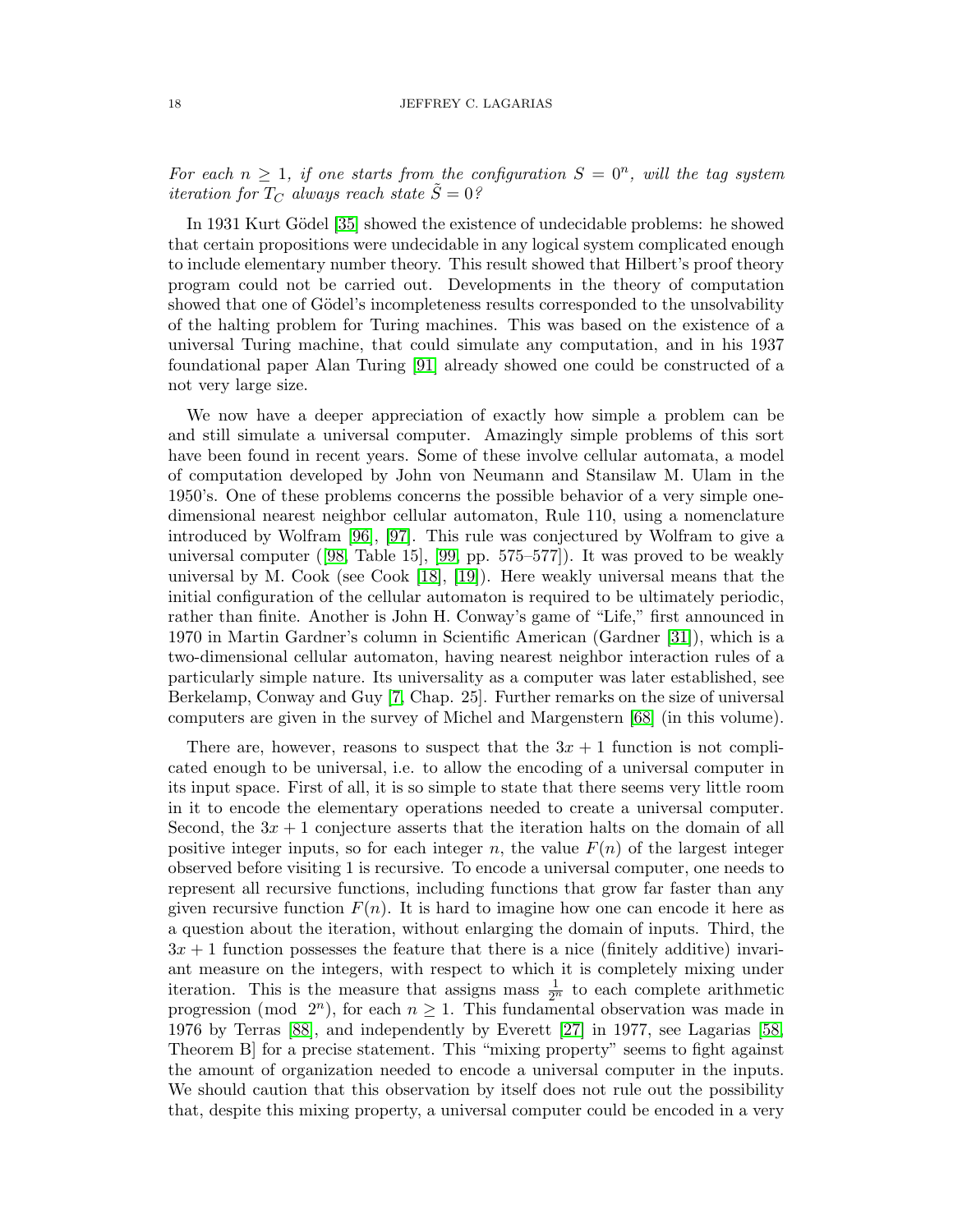thin set of input values (of "measure zero"), compatible with an invariant measure. It just makes it seem difficult to do. Indeed, the 1972 encoding of a universal computer in the iteration of a certain generalized  $3x + 1$  function found by Conway [\[16\]](#page-23-3) (in this volume) has the undecidability encoded in the iteration of a very thin set of integers. However Conway's framework is different from the  $3x + 1$  problem in that the halting function he considers is partially defined.

Even if iteration of the  $3x + 1$  function is not universal, it could still potentially be unsolvable. Abstractly, there may exist in an axiomatic system statements  $F(n)$ for a positive integer predicate, such that  $F(1), F(2), F(3), \dots$  are provable in the system for all integer n, but the statement  $(\forall n) F(n)$  is not provable within the system. For example, one can let  $F(n)$  encode a statement that there is no contradiction in a system obtainable by a proof of length at most  $n$ . If the system is consistent, then  $F(1), F(2), \ldots$  will all individually be provable. The statement  $(\forall n) F(n)$  then encodes the consistency of the system. But the consistency of a system sufficiently complicated to include elementary number theory cannot be proved within the system, according to Gödel's second incompleteness theorem.

The pseudo-randomness or "mixing" behavior of the  $3x + 1$  function also seems to make it extremely resistant to analysis. If one could rigorously show a sufficient amount of mixing is guaranteed to occur, in a controlled number of iterations in terms of the input size n, then one could settle part of the  $3x + 1$  conjecture, namely prove the non-existence of divergent trajectories. Here we have the fundamental difficulty of proving in effect that the iterations actually do have an explicit pseudo-random property. Besides this difficulty, there remains a second fundamental difficulty: solving the number-theoretic problem of ruling out the existence of an enormously long non-trivial cycle of the  $3x + 1$  function. This problem also seems unapproachable at present by known methods of number theory. However the finite cycles problem does admit proof of partial results, showing the nonexistence of non-trivial cycles having particular patterns of even and odd iterates.

A currently active and important general area of research concerns the construction of pseudo-random number generators: these are deterministic recipes that produce apparently random outputs (see Knuth [\[55,](#page-25-21) Chap. 3]). More precisely, one is interested in methods that take as input  $n$  truly random bits and deterministically produce as output  $n + 1$  "random-looking" bits. These bits are to be "randomlooking" in the sense that they appear random with respect to a given family of statistical tests, and the output is then said to be pseudo-random with respect to this family of tests. Deciding whether pseudo-random number generators exist for statistical tests in various complexity classes is now seen as a fundamental question in computer science, related to the  $P = NP$  probem, see for example Goldreich [\[37\]](#page-24-18), [\[38\]](#page-24-19). It may be that resolving the issue of the pseudo-random character of iterating the  $3x + 1$  problem will require shedding light on the general existence problem for pseudo-random number generators.

All we can say at present is that the  $3x+1$  problem appears very hard indeed. It now seems less surprising than it might have once seemed that a problem as simplelooking as this one could be genuinely difficult, and inaccessible to known methods of attack.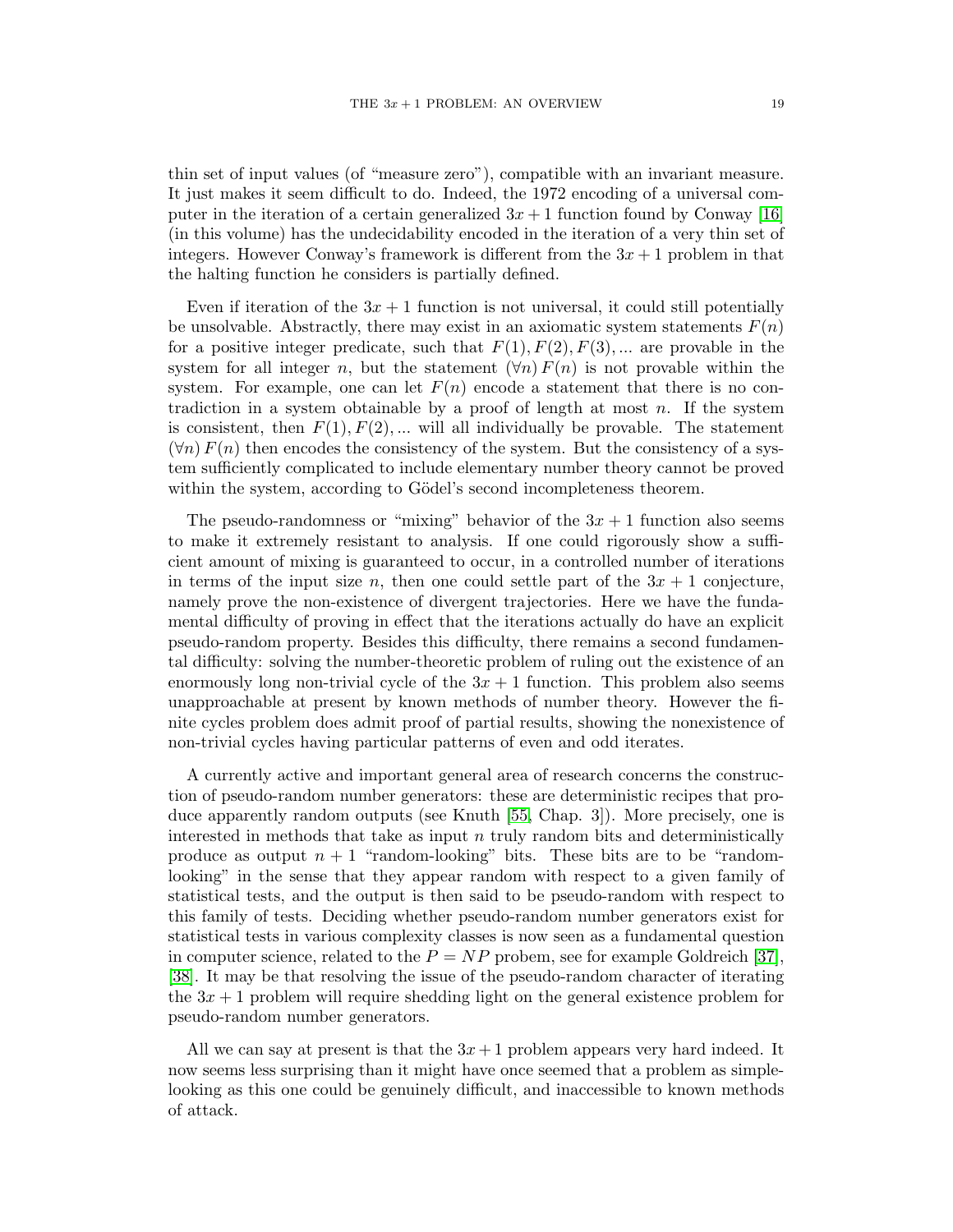#### 20 JEFFREY C. LAGARIAS

#### 8. Future Prospects

We observe first that further improvements are surely possible on the "world records"  $(W1)$ – $(W5)$  above. In particular, concerning  $(W3)$ , it seems scandalous that it is not known whether or not there are infinitely many positive integers  $n$ which iterate to 1 under the  $3x + 1$  map  $T(x)$  and take at least the "average" number  $\frac{2}{\log 4/3} \log n \approx 6.95212 \log n$  steps to do so. Here the stochastic models for the  $3x+1$  iteration predict that at least half of all positive integers should have this property! These "world records" are particularly worth improving if they can shed more light on the problem. This could be the case for world record  $(W5)$ , where there is an underlying structure for obtaining lower bounds on the exponent, which involves an infinite family of nonlinear programs of increasing complexity ([\[57\]](#page-25-18)).

Analysis of the  $3x + 1$  problem has resulted in the formulation of a large set of "easier" problems. At first glance some of these seem approachable, but they also remain unsolved, and are apparently difficult. As samples, these include:

- (C1) (Finite Cycles Conjecture) Does the  $3x+1$  function have finitely many cycles (i.e. finitely many purely periodic orbits on the integers)? This is conjectured to be the case.
- (C2) (Divergent Trajectories Conjecture-1) Does the  $3x+1$  function have a divergent trajectory, i.e., an integer starting value whose iterates are unbounded? This is conjectured *not* to be the case.
- (C3) (Divergent Trajectories Conjecture-2) Does the  $5x+1$  function have a divergent trajectory? This is conjectured to be the case.
- (C4) (Infinite Permutations-Periodic Orbits Conjecture) If a generalized Collatz function permutes the integers and is not globally of finite order, is it true that it has only finitely many periodic orbits? The original Collatz function  $U(n)$ , which is a permutation, was long ago conjectured to have finitely many cycles. A conjecture of this kind, imposing extra conditions on the permutation, was formulated by Venturini [\[93,](#page-26-26) p. 303 top].
- (C5) (Infinite Permutations-Zero Density Conjecture) If a generalized Collatz function permutes the integers, is it true that every orbit has a (natural) density? Under some extra hypotheses one may conjecture that all such orbits have density zero; compare Venturini [\[93,](#page-26-26) Sec. 6].

Besides these conjectures, there also exist open problems which may be more accessible. One of the most intriguing of them concerns establishing lower bounds for the number  $\pi_1(x)$  of integers less than x that get to 1 under the  $3x+1$  iteration. As mentioned earlier it is known ([\[57\]](#page-25-18)) that there is a positive constant  $c_0$  such that

$$
\pi_1(x) > c_0 x^{0.84}.
$$

It remains an open problem to show that for each  $\epsilon > 0$  there exists a positive constant  $c(\epsilon)$  such that

$$
\pi_1(x) > c(\epsilon) x^{1-\epsilon}.
$$

Many other specific, but difficult, conjectures for study can be found in the papers in this volume, starting with the problems listed in Guy [\[40\]](#page-24-6).

We now raise some further research directions, related to the papers in this volume. A first research direction is to extend the class of functions for which the Markov models of Matthews [\[67\]](#page-25-13) can be analyzed. Matthews shows that the class of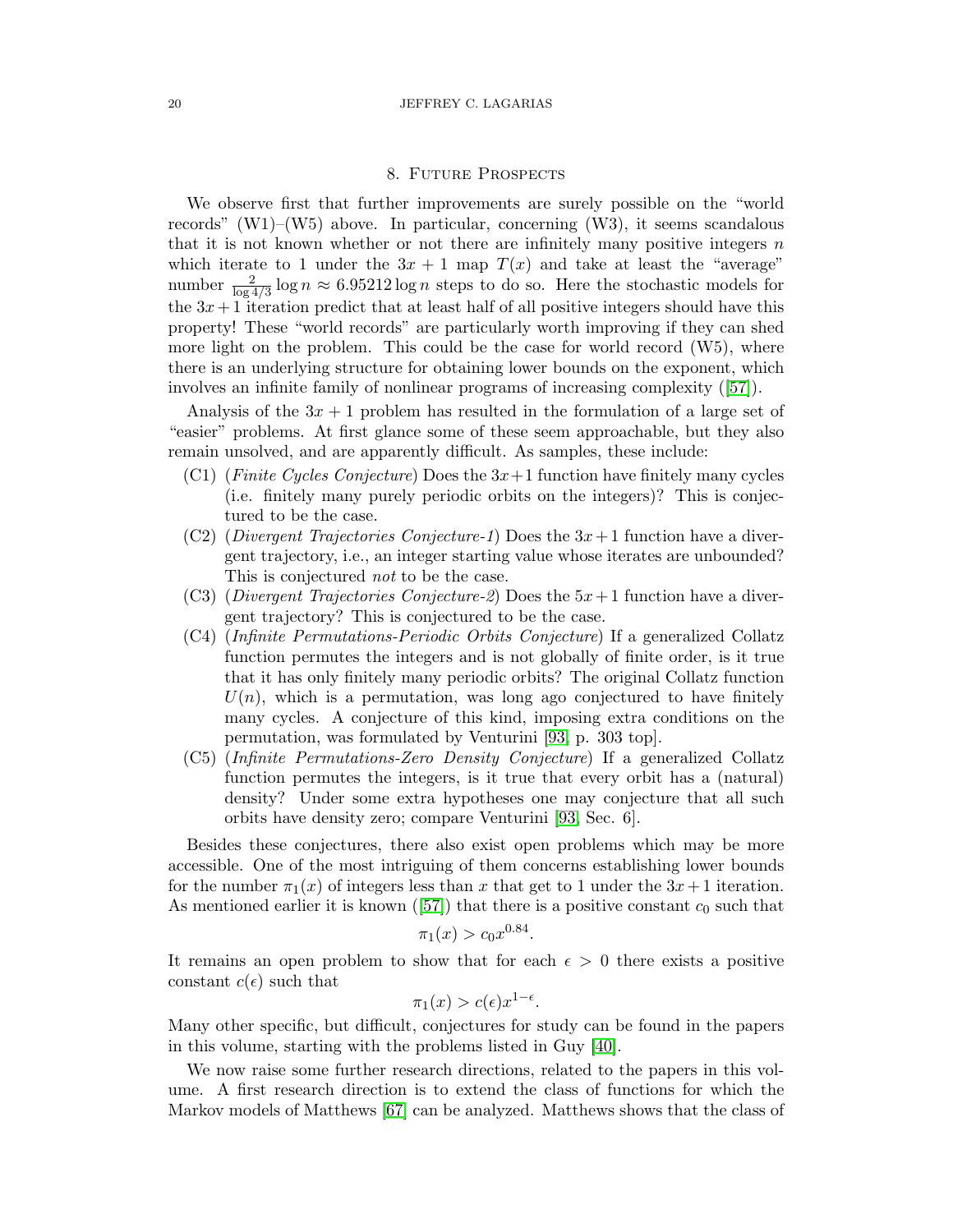generalized  $3x + 1$  functions of relatively prime type ([\[67,](#page-25-13) Sec. 2]) is analyzable. He formulates some conjectures for exploration. It would be interesting to characterize the possible d-adic invariant measures for arbitrary generalized Collatz functions. It may be necessary to restrict to subclasses of such functions in order to obtain nice characterizations.

A second research direction concerns the class of generalized  $3x + 1$  functions whose iterations extended to the set of d-adic integers are ergodic with respect to the d-adic measure, cf. Matthews [\[67,](#page-25-13) Sec. 6]).

Research Problem. Does the class of generalized Collatz functions of relatively prime type contain a function which is ergodic with respect to the standard d-adic measure, whose iterations can simulate a universal computer? Specificially, could it have an unsolvable iteration problem of the form: "Given positive integers  $(n, m)$ as input, does there exist k such that the k-th iterate  $T^{(k)}(n)$  equals  $m \, ?$ " Or does ergodicity of the iteration preclude the possibility of simulating universal computation?

A third research direction concerns the fact that generalized Collatz functions have now been found in many other mathematical structures, especially if one generalizes further to integer-valued functions that are piecewise polynomial on residue classes (mod  $d$ ). These functions are the quasi-polynomial functions noted above, and they show up in a number of algebraic contexts, particularly in counting lattice points in various regions. It may prove worthwhile to study the iteration of various special classes of quasi-polynomial functions arising in these algebraic contexts.

At this point in time, in view of the intractability of problems  $(C1)$ – $(C5)$  it also seems a sensible task to formulate a new collection of even simpler "toy problems", which may potentially be approachable. These may involve either changing the problem or importing it into new contexts. For example, there appear to be accessible open problems concerning variants of the problem acting on finite rings (Hicks et al. [\[47\]](#page-24-20)). Another promising recent direction is the connection of these problems with generating sets for multiplicative arithmetical semigroups, noted by Farkas [\[29\]](#page-24-21). This has led to a family of more accessible problems, where various results can be rigorously established ([\[4\]](#page-23-19)). Here significant unsolved problems remain concerning the structure of such arithmetical semigroups. Finally it may prove profitable to continue the study, initiated by Klarner and Rado [\[54\]](#page-25-4), of sets of integers (or integer vectors) closed under the action of a finitely generated semigroup of affine maps.

## 9. Is THE  $3x + 1$  PROBLEM A "GOOD" PROBLEM?

There has been much discussion of what constitutes a good mathematical problem. We cannot do better than to recall the discussion of Hilbert [\[49\]](#page-25-22) in his famous 1900 problem list. On the importance of problems he said ([\[49,](#page-25-22) p. 437]):

The deep significance of certain problems for the advance of mathematical science in general, and the important role they play in the work of the individual investigator, are not to be denied. As long as a branch of science offers an abundance of problems, so long is it alive; a lack of problems foreshadows extinction or the cessation of independent development. Just as every human undertaking pursues certain objects, so also mathematical research requires its problems.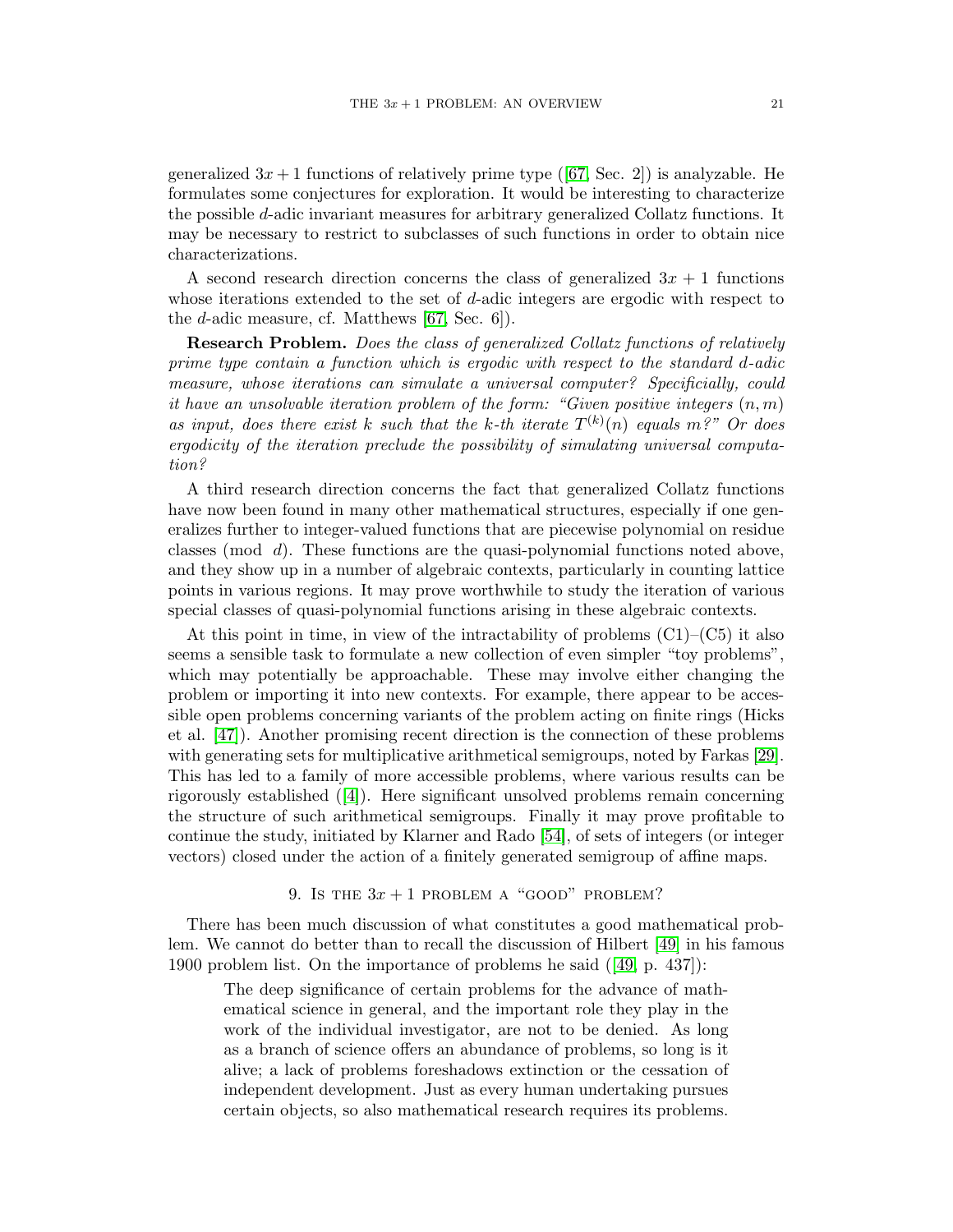It is also by the solution of problems that the investigator tests the temper of his steel; he finds new methods and new outlooks, and gains a wider and freer horizon.

Hilbert puts forward three criteria that a good mathematical problem ought to satisfy:

It is difficult and often impossible to judge the value of a problem correctly in advance; for the final award depends upon the gain which science obtains from the problem. Nevertheless we can ask whether there are general criteria which mark a good mathematical problem. An old French mathematician said: "A mathematical theory is not to be considered complete until you have made it so clear that you can explain it to the first man that you meet on the street." This clearness and ease of comprehension, here insisted on for a mathematical theory, I should still more demand for a mathematical problem if it is to be perfect; for what is clear and easily comprehended attracts, the complicated repels us.

Moreover a mathematical problem should be difficult in order to entice us, but not completely inaccessible, lest it mock at our efforts. It should be to us a guide post on the mazy paths to hidden truths, and ultimately a reminder of our pleasure in its successful solution.

From the viewpoint of the Hilbert criteria for a good problem, we see that:

(1) The  $3x + 1$  problem is a clear, simply stated problem;

(2) The  $3x + 1$  problem is a difficult problem;

(3) The  $3x + 1$  problem initially seems accessible, in that it possesses a fairly intricate internal structure.

But – and it is a big "but" – the evidence so far suggests that obtaining a proof of the  $3x + 1$  problem is inaccessible! Not only does this goal appear inaccessible, but various simplified conjectures derived from it appear to be completely inaccessible in their turn, leading to a regress to formulation of a series of simpler and simpler inaccessible problems, namely conjectures  $(C1)$ – $(C5)$  listed in §8.

We conclude that the  $3x + 1$  problem comes close to being a "perfect" problem in the Hilbert sense. However it seems to fail the last of Hilbert's requirements: It mocks our efforts! It is possible to work hard on this problem to no result. It is definitely a dangerous problem! It could well be that the  $3x + 1$  problem remains out of human reach. But maybe not. Who knows?

# 10. WORKING ON THE  $3x + 1$  PROBLEM

Whether or not the  $3x + 1$  problem is a "good" problem, it is not going away, due to its extreme accessibility. It offers a large and tantalizing variety of patterns in computer experiments. This problem stands as a mathematical challenge for the 21-st century.

In working on this problem, the most cautious advice, following Richard Guy [\[40\]](#page-24-6) is: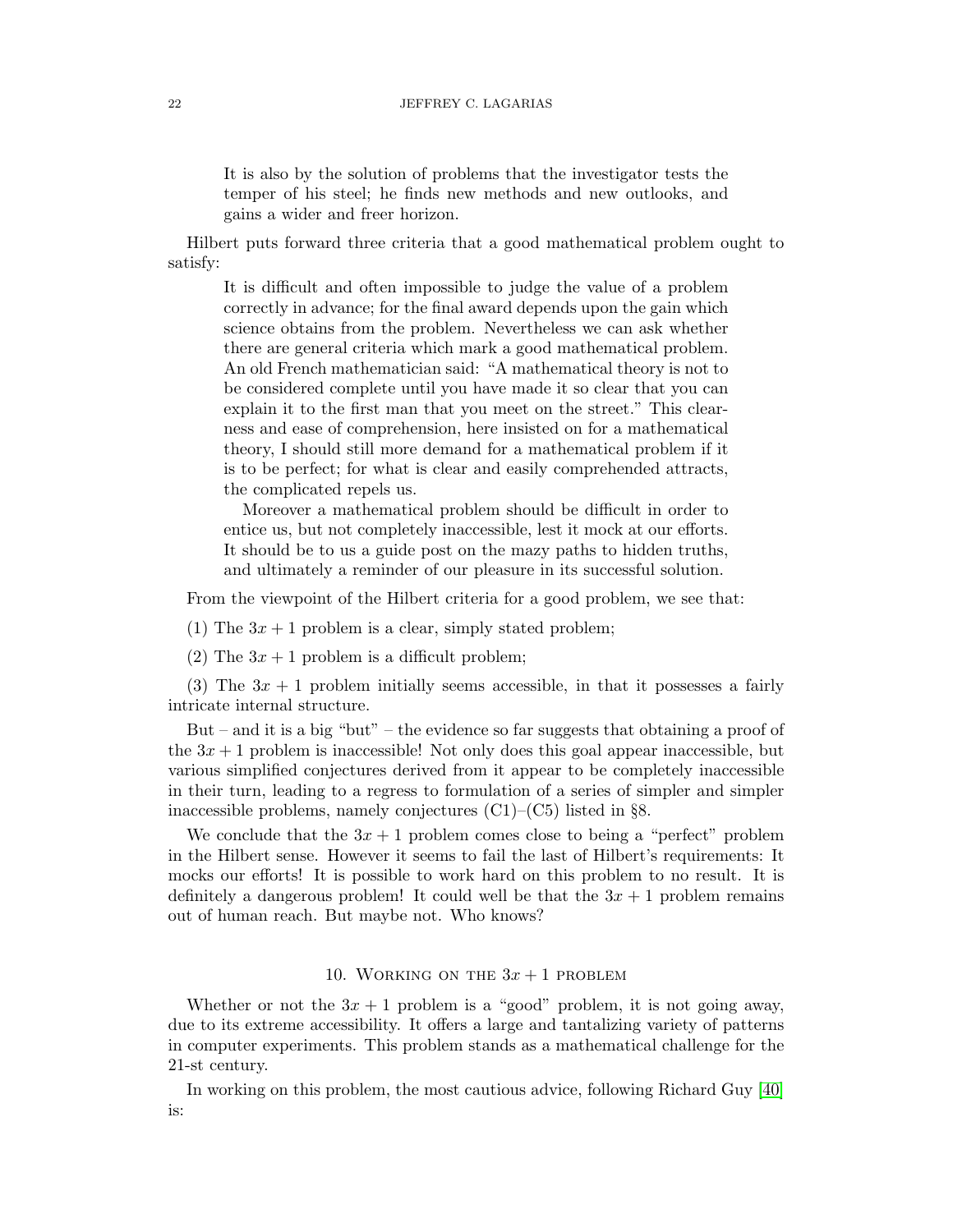#### Don't try to solve these problems!

But, as Guy said [\[40,](#page-24-6) p. 35], some of you may be already scribbling, in spite of the warning!

We also note that Paul Erdős said, in conversation, about its difficulty ([\[25\]](#page-24-22)):

"Hopeless. Absolutely hopeless."

In Erdős-speak, this means that there are no known methods of approach which gave any promise of solving the problem. For other examples of Erdős's use of the term "hopeless" see Erdös and Graham  $[26, pp. 1, 27, 66, 105]$  $[26, pp. 1, 27, 66, 105]$ .

At this point we may recall further advice of David Hilbert [\[49,](#page-25-22) p. 442] about problem solving:

If we do not succeed in solving a mathematical problem, the reason frequently consists in our failure to recognize the more general standpoint from which the problem before us appears only as a single link in a chain of related problems. After finding this standpoint, not only is this problem frequently more accessible to our investigation, but at the same time we come into possession of a method that is applicable to related problems.

The quest for generalization cuts in two directions, for Hilbert also says [\[49,](#page-25-22) p. 442]:

He who seeks for methods without having a definite problem in mind seeks for the most part in vain.

Taking this advice into account, researchers have treated many generalizations of the  $3x+1$  problem, which are reported on in this volume. One can consider searching for general methods that apply to a large variety of related iterations. Such general methods as are known give useful information, and answer some questions about iterates of the  $3x + 1$  function. Nevertheless it is fair to say that they do not begin to answer the central question:

What is the ultimate fate under iteration of such maps over all time?

My personal viewpoint is that the  $3x + 1$  problem is somewhat dangerous, and that it is prudent not to focus on resolving the  $3x + 1$  conjecture as an immediate goal. Rather, one might first look for more structure in the problem. Also one might profitably view the problem as a "test case", to which one may from time to time apply new results arising from the ongoing development of mathematics. When new theories and new methods are discovered, the  $3x + 1$  problem may be used as a testbed to assess their power, whenever circumstances permit.

To conclude, let us remind ourselves, following Hilbert [\[49,](#page-25-22) p. 438]:

The mathematicians of past centuries were accustomed to devote themselves to the solution of difficult particular problems with passionate zeal. They knew the value of difficult problems.

The  $3x + 1$  problem stands before us as a beautifully simple question. It is hard to resist exploring its structure. We should not exclude it from the mathematical universe just because we are unhappy with its difficulty. It is a fascinating and addictive problem.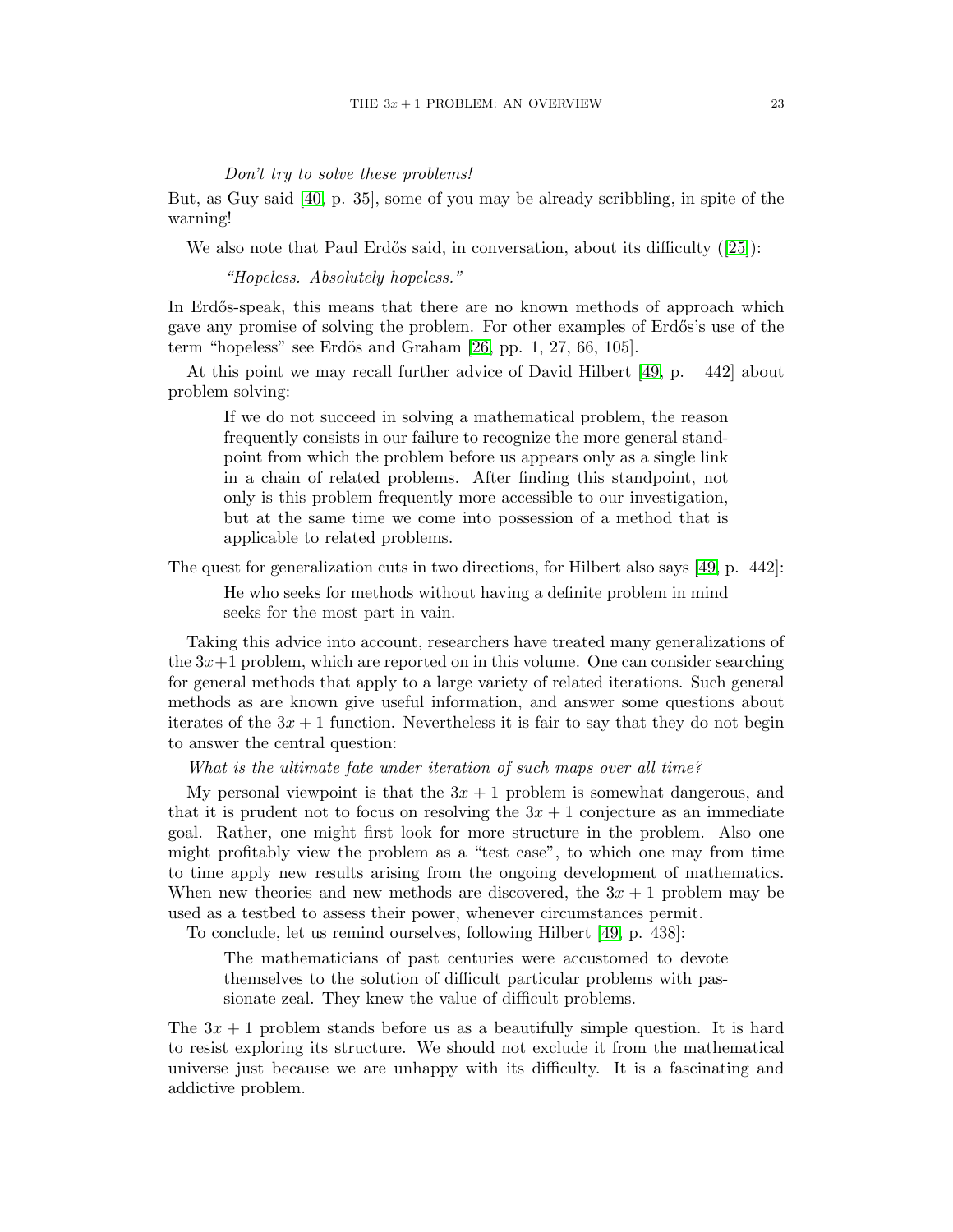Acknowledgments. I am grateful to Michael Zieve and Steven J. Miller each for detailed readings and corrections. Marc Chamberland, Alex Kontorovich, and Keith R. Matthews also made many helpful comments. The figures are due to Alex Kontorovich, adapted from work on [\[56\]](#page-25-9). I thank Andreas Blass for useful comments on incompleteness results and algebraic structures. The author was supported by NSF Grants DMS-0500555 and DMS-0801029.

## **REFERENCES**

- <span id="page-23-9"></span>[1] E. Akin, The general topology of dynamical systems, Graduate Studies in Mathematics 1., American Mathetmatical Society,Providence, RI 1993.
- <span id="page-23-14"></span>[2] E. Akin, Why is the  $3x + 1$  Problem Hard?, In: *Chapel Hill Ergodic Theory Workshops* (I. Assani, Ed.), Contemp. Math. vol 356, Amer. Math. Soc. 2004, pp. 1–20.
- <span id="page-23-12"></span>[3] D. Applegate and J. C. Lagarias, Lower bounds for the total stopping time of  $3x + 1$  iterates, Math. Comp. 72 (2003), 1035–1049.
- <span id="page-23-19"></span>[4] D. Applegate and J. C. Lagarias  $(2006)$ , The  $3x+1$  semigroup, J. Number Theory 177  $(2006)$ , 146–159.
- <span id="page-23-7"></span>[5] A. Barvinok, *Integer Points in Polyhedra*, European Math.Soc. Publishing, ETH, Zürich 2008.
- <span id="page-23-6"></span>[6] M. Beck and S. Robins, Computing the continuous discretely. Integer-point enumeration in polyhedra¡ Springer: New York 2007.
- <span id="page-23-18"></span>[7] E. R. Berlekamp, J. H. Conway and R. K. Guy, Winning Ways for Your Mathematical Plays, Volume 4 (Second Revised Edition) A. K. Peters, Ltd. 2004.
- <span id="page-23-13"></span>[8] T. Brox, Collatz cycles with few descents, Acta Arithmetica 92 (2000), 181–188.
- <span id="page-23-4"></span>[9] W. Bruns and J. Herzog, Cohen-Macaulay rings, Cambridge Univ. Press: Cambridge 1993.
- <span id="page-23-5"></span>[10] W. Bruns and B. Ichim, On the coefficients of Hilbert quasipolynomials, Proc. Amer. Math. Soc. 135 (2007), No. 5, 1305-1308.
- <span id="page-23-8"></span>[11] M. Chamberland, A  $3x+1$  Survey: Number theory and dynamical systems, pp. 57–78 in: The Ultimate Challenge: The  $3x + 1$  Problem. Edited by Jeffrey C. Lagarias. American Mathematical Society, Providence, RI, 2010.
- [12] V. Chvatal, D. Klarner and D. E. Knuth, Selected combinatorial research problems, Stanford Computer Science Dept. Technical Report STAN-CS-72-292 June 1972, 31 pages.
- <span id="page-23-15"></span>[13] J. Cocke and M. Minsky, Universality of tag systems with  $P = 2$ , Journal of the ACM 11, (1964), No. 1, 15–20.
- <span id="page-23-0"></span>[14] L. Collatz, Letter to Michael E. Mays, dated 17 Sept. 1980.
- <span id="page-23-1"></span>[15] L. Collatz, On the motivation and origin of the  $(3n + 1)$ - problem (Chinese), J. Qufu Normal University, Natural Science Edition [Qufu shi fan da xue xue bao] 12 (1986), No. 3, 9–11. [English translation pp. 241–247 in: The Ultimate Challenge: The 3x + 1 Problem. Edited by Jeffrey C. Lagarias. American Mathematical Society, Providence, RI, 2010.].
- <span id="page-23-3"></span>[16] J. H. Conway, Unpredictable Iterations, Proc. 1972 Number Theory Conference (Univ. Colorado, Boulder, Colo., 1972 ), pp. 49–52. Univ. Colorado, Boulder, Colo. 1972.
- <span id="page-23-10"></span>[17] J. H. Conway, FRACTRAN: A Simple Universal Computing Language for Arithmetic, In: Open Problems in Communication and Computation (T. M. Cover and B. Gopinath, Eds.), Springer-Verlag: New York 1987, pp. 3-27 [Reprinted pp. 249–264 in: The Ultimate Challenge: The 3x+1 Problem. Edited by Jeffrey C. Lagarias. American Mathematical Society, Providence, RI, 2010.]
- <span id="page-23-16"></span>[18] M. Cook, Universality in elementary cellular automata, Complex Systems 15 (2004), 1–40.
- <span id="page-23-17"></span>[19] M. Cook, A concrete view of rule 110 computation, T. Neary, D. Woods, A. K. Seda and N. Murphy (Eds.), Proceedings International Workshop on The Complexity of Simple Programs (CSP 2008), EPCTS (Electronic Proceedings in Theoretical Computer Science) 1 (2009), 31– 55.
- <span id="page-23-11"></span>[20] M. Cook, D. Soloveichik, E. Winfree and J. Bruck, Programmability of Chemical Reaction Networks, to appear in a Festschrift for Grzegorz Rozenberg, Springer-Verlag.
- <span id="page-23-2"></span>[21] Necia Grant Cooper (Ed), From Cardinals to Chaos. Reflections on the life and legacy of Stanslaw Ulam, Cambridge Univ. Press: Cambridge 1989 [Reprint of Los Alamos Science, Vol. 15.]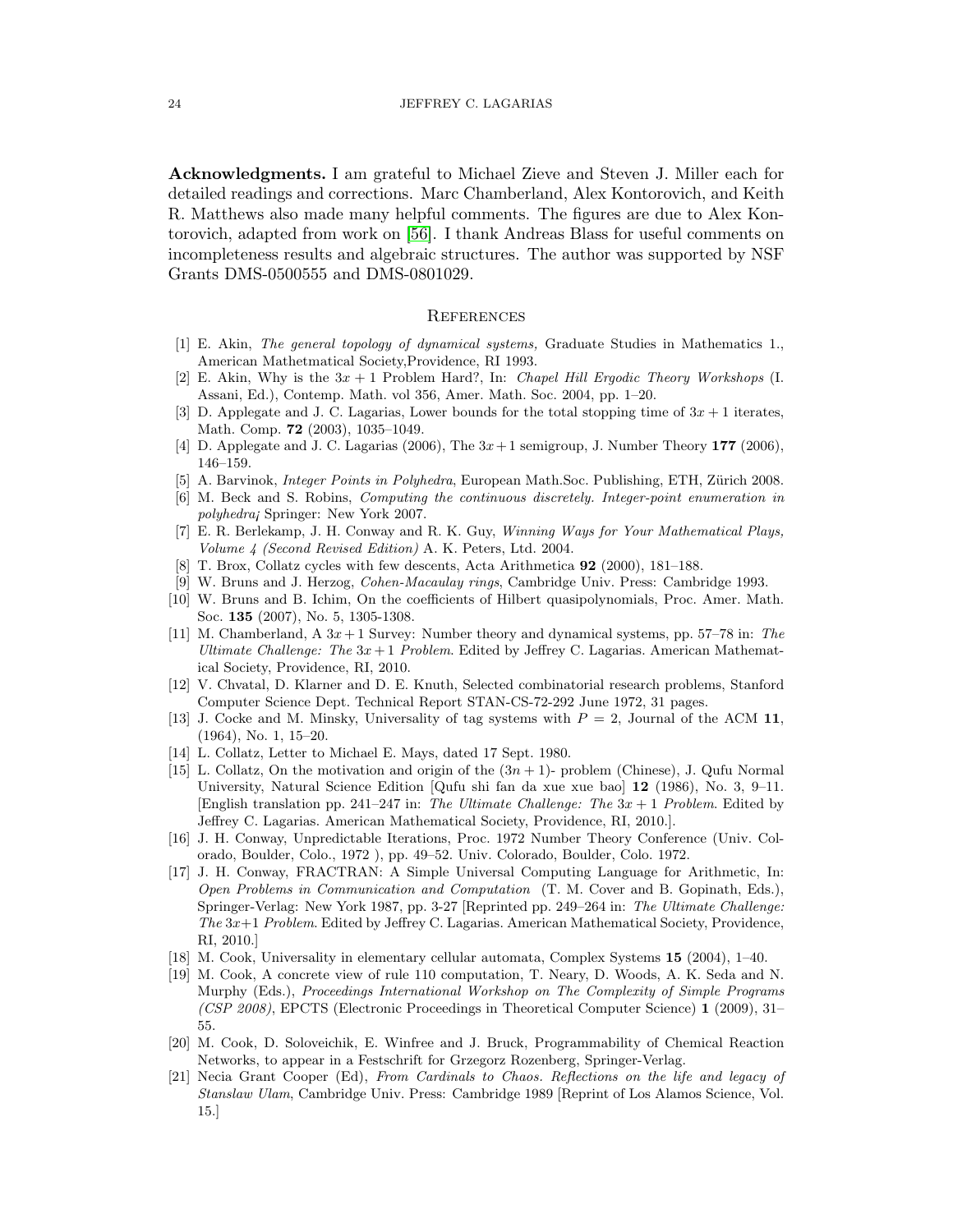- <span id="page-24-4"></span>[22] H. S. M. Coxeter, Cyclic sequences and frieze patterns: The Fourth Felix Behrend Memorial Lecture), Vinculum 8 (1971), 4–7. [Reprinted in this volume]
- <span id="page-24-10"></span>[23] L. Ehrhart, Sur un problème de géométrie diophantienne linéaire. II. Systèmes diophantiens linéaires, J. Reine Angew. Math. 227 (1967), 25–49.
- <span id="page-24-15"></span>[24] S. Eliahou, The  $3x + 1$  problem: new lower bounds on nontrivial cycle lengths, Discrete Math. 118 (1993), 45–56.
- <span id="page-24-22"></span>[25] P. Erdős, Private communication with J. C. Lagarias.
- <span id="page-24-23"></span>[26] Paul Erdős and R. L. Graham, *Old and new problems and results in combinatorial number* theory Monographie No. 28 de L'Enseignement Mathématique, Kundig: Geneva 1980. (Chapter 1 appeared in: Enseign. Math. 25 (1979), no. 3-4, 325–344. )
- <span id="page-24-0"></span>[27] C. J. Everett, Iteration of the number theoretic function  $f(2n) = n$ ,  $f(2n + 1) = 3n + 2$ , Advances in Math. 25 (1977), 42–45.
- <span id="page-24-13"></span>[28] A. Evseev, Higman's PORC conjecture for a family of groups, Bull. London Math. Soc. 40 (2008), 405–414.
- <span id="page-24-21"></span>[29] H. M. Farkas, Variants of the  $3N+1$  conjecture and multiplicative semigroups, in: Geometry, spectral theory, groups, and dynamics, pp. 121–127, Contemp. Math. Vol 387, Amer. Math. Soc.: Providence, RI 2005.
- <span id="page-24-8"></span>[30] H. Furstenberg, Recurrence in ergodic theory and combinatorial number theory, Princeton University Press, Princeton, NJ 1981.
- <span id="page-24-17"></span>[31] M. Gardner, Mathematical Games, Scientific American 223 (1970) Number 4 (October), 120–123.
- <span id="page-24-5"></span>[32] M. Gardner, Mathematical Games, Scientific American 226 (1972) Number 6 (June), 114–118.
- <span id="page-24-11"></span>[33] S. Garoufalidis, The degree of a q-holonomic sequence is a quadratic quasi-polynomial, eprint: [arXiv:1005.4580v](http://arxiv.org/abs/1005.4580)1
- <span id="page-24-9"></span>[34] E. Glasner, Ergodic Theory via joinings, Mathematical Surveys and Monographs, Vol. 101, American Mathematical Society, Providence, RI, 2003.
- <span id="page-24-16"></span>[35] K. Gödel, Über formal unentscheidbare Sätzes der *Principia Mathematica* und verwandter Systeme I, [On formally undecidable propositions of Principia mathematica and related systems I] Mönatshefte für Mathematik und Physik  $28$  (1931), 173–198. (English translation in [\[36,](#page-24-24) p. 144–195].)
- <span id="page-24-24"></span>[36] K. Gödel, Collected Works, Volume I. Publications 1929–1936, S. Feferman et al. (Eds.), Oxford University Press: New York 1986.
- <span id="page-24-18"></span>[37] O. Goldreich, Foundations of cryptography. Basic tools. Cambridge University Press: Cambridge 2001.
- <span id="page-24-19"></span>[38] O. Goldreich, A Primer on Pseudorandom Generators, University Lecture Series, No. 55, American Math. Society: Providence, RI 2010.
- [39] K. Greenberg, Integer valued functions on the integers, Math. Medley 17 (1989), 1–10.
- <span id="page-24-6"></span>[40] R. K. Guy, Don't try to solve these problems!, American Math. Monthly 90 (1983), 35–41. [Reprinted in pp. 231–239: The Ultimate Challenge: The 3x + 1 Problem. Edited by Jeffrey C. Lagarias. American Mathematical Society, Providence, RI, 2010.
- [41] R. K. Guy, Conway's prime-producing machine, Math. Magazine 56 (1983), no. 1, 26–33.
- <span id="page-24-14"></span>[42] R. K. Guy, Unsolved Problems in Number Theory. Third Edition. Problem Books in Mathematics, Springer-Verlag: New York 2004.
- <span id="page-24-3"></span>[43] R. K. Guy, private communication, 2009.
- <span id="page-24-2"></span>[44] H. Hasse, Unsolved Problems in Elementary Number Theory, Lectures at University of Maine (Orono), Spring 1975, Mimeographied notes.
- <span id="page-24-1"></span>[45] B. Hasselblatt and A. B. Katok, *Introduction to the modern theory of dynamical systems*, Cambridge Univ. Press, Cambridge 1995.
- <span id="page-24-7"></span>[46] B. Hayes, Computer recreations: The ups and downs of hailstone numbers, Scientific American  $250$ , No. 1,  $(1984)$ ,  $10-16$ .
- <span id="page-24-20"></span>[47] K. Hicks, G. L. Mullen, J. L. Yucas and R. Zavislak, A Polynomial Analogue of the  $3N+1$ Problem?, American Math. Monthly 115 (2008), No. 7, 615–622.
- <span id="page-24-12"></span>[48] G. Higman, Enumerating p-groups II: Problems whose solution is PORC, Proc. London Math. Soc. 10 (1960), 566–582.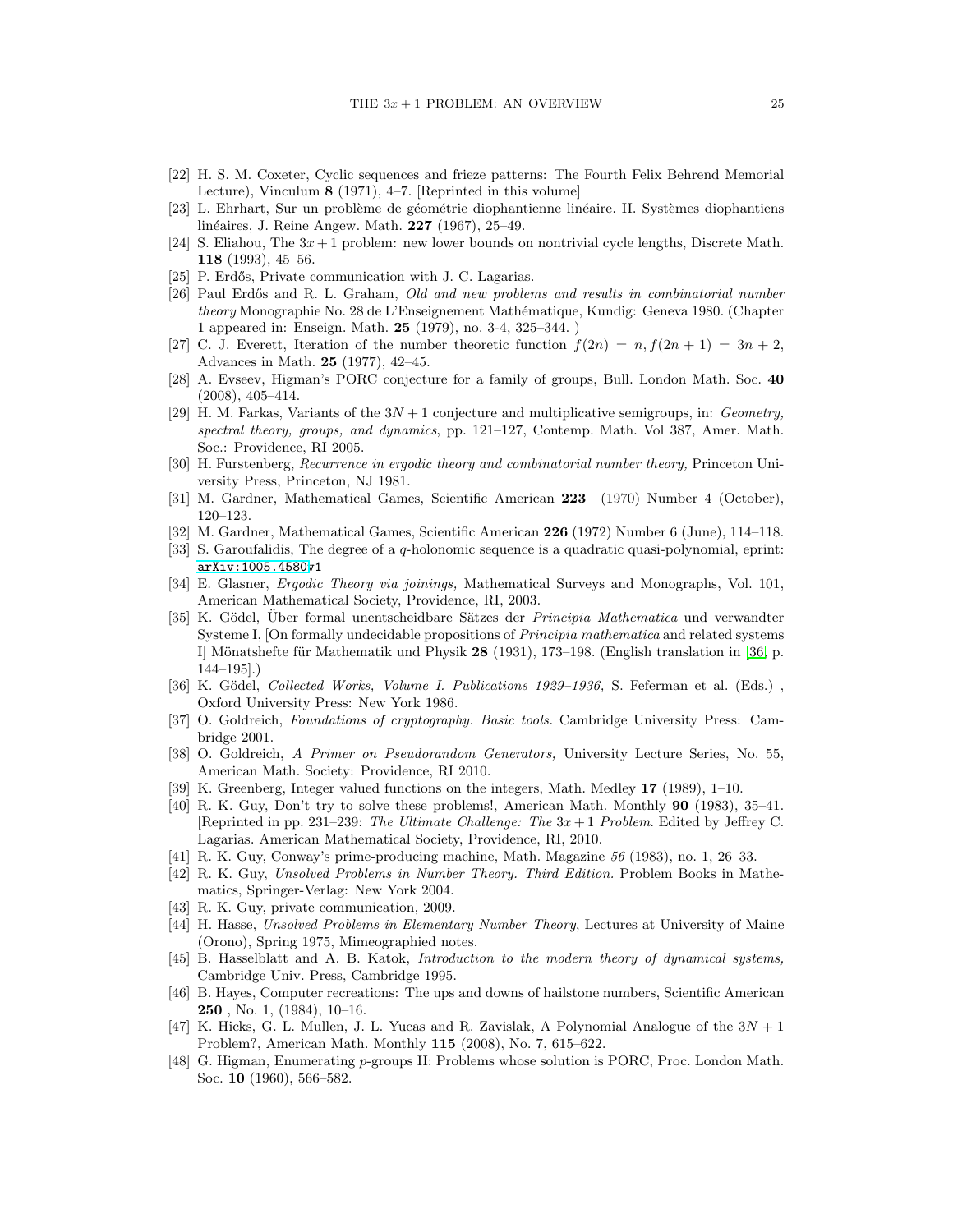- <span id="page-25-22"></span>[49] D. Hilbert, Mathematische Probleme, Göttinger Nachrichten (1900) 253–297. Reprinted in: Archiv der Mathematik und Physik, 3rd Ser. 1 (1901) 44-63 and 213-237. (English translation: Mathematical Problems, Bull. Amer. Math. Soc. 8 (1902) 437–479. Reprinted in: Mathematical Developments Arising From Hilbert Problems, Proc. Symp. Pure Math. Volume 28, AMS: Providence 1976, pp. 1-34.)
- <span id="page-25-6"></span>[50] A. J. W. Hilton, private communication, 2010.
- <span id="page-25-3"></span>[51] S. D. Isard and H. M. Zwicky, Three open questions in the theory of one-symbol Smullyan systems, SIGACT News, Issue No. 7, 1970, 11–19.
- <span id="page-25-2"></span>[52] M. Klamkin, Problem 63 − 13<sup>∗</sup> , SIAM Review 5 (1963), 275–276.
- <span id="page-25-5"></span>[53] D. A. Klarner, A sufficient condition for certain semigroups to be free, Journal of Algebra 74 (1982), 40–48.
- <span id="page-25-4"></span>[54] D. A. Klarner and R. Rado, Arithmetic properties of certain recursively defined sets, Pacific J. Math. 53 (1974), No. 2, 445–463.
- <span id="page-25-21"></span>[55] D. E. Knuth, The Art of Computer Programming. Vol 2. Seminumerical Algorithms. Second Edition. Addison-Wesley: Reading, MA 1981.
- <span id="page-25-9"></span>[56] A.V. Kontorovich and J. C. Lagarias, Stochastic models for the  $3x + 1$  problem and generalizations, pp. 131–188 in: The Ultimate Challenge: The  $3x + 1$  Problem. Edited by Jeffrey C. Lagarias. American Mathematical Society, Providence, RI, 2010.
- <span id="page-25-18"></span>[57] I. Krasikov and J. C. Lagarias, Bounds for the  $3x + 1$  problem using difference inequalities, Acta Arith. 109 (2003), no. 3, 237–258.
- <span id="page-25-0"></span>[58] J. C. Lagarias, The  $3x+1$  problem and its generalizations, Amer. Math. Monthly **92** (1985), 3– 23. [Reprinted with corrections in pp. 31–55 in: The Ultimate Challenge: The  $3x+1$  Problem. Edited by Jeffrey C. Lagarias. American Mathematical Society, Providence, RI, 2010. ]
- <span id="page-25-11"></span>[59] J. C. Lagarias, The set of rational cycles for the  $3x + 1$  problem, Acta Arithmetica 56 (1990), 33–53.
- <span id="page-25-7"></span>[60] J. C. Lagarias, The  $3x + 1$  Problem: An Annotated Bibliography (1963-1999), pp. 267–341 in: The Ultimate Challenge: The  $3x + 1$  Problem. Edited by Jeffrey C. Lagarias. American Mathematical Society, Providence, RI, 2010, pp. 3–29.
- <span id="page-25-8"></span>[61] J. C. Lagarias, The  $3x + 1$  Problem: An Annotated Bibliography, II (2000-2009), [arXiv:math/0608208](http://arxiv.org/abs/math/0608208).
- <span id="page-25-10"></span> $[62]$  J. C. Lagarias and A. Weiss, The  $3x + 1$  problem: Two stochastic models, Annals of Applied Probability 2 (1992), 229–261.
- <span id="page-25-14"></span>[63] H. Lausch and W. Nöbauer, Algebra of Polynomials, North-Holland Publ. Co.: Amsterdam 1973.
- <span id="page-25-12"></span>[64] K. Mahler, Lectures on diophantine approximations. Part I. g-adic number and Roth's theorem. Prepared from notes of R. P. Bambah of lectures given at Univ. of Notre Dame in the Fall of 1957, Univ. of Notre Dame Press, Notre Dame, Ind. 1961, xi+188pp.
- <span id="page-25-1"></span>[65] M. Mashaal, Bourbaki: A Secret Society of Mathematicians. (Translated from 2002 French original by A. Pierrehumbert) American Math. Society, Providence RI 2006.
- <span id="page-25-19"></span>[66] S. Ju. Maslov, On E. L. Post's "tag problem" (Russian), Trudy Mat. Inst. Steklov 72 91964), 57–68. [English translation: American Math. Soc. Translations, Series 2, Vol. 97 (1970), 1–14.]
- <span id="page-25-13"></span>[67] K. R. Matthews, Generalized  $3x + 1$  mappings: Markov chains and ergodic theory, pp. 70–103 in: The Ultimate Challenge: The  $3x + 1$  Problem. Edited by Jeffrey C. Lagarias. American Mathematical Society, Providence, RI, 2010.
- <span id="page-25-15"></span>[68] P. Michel and M. Margenstern, Generalized  $3x + 1$  functions and the theory of computation, pp. 105–128 in: The Ultimate Challenge: The  $3x + 1$  Problem. Edited by Jeffrey C. Lagarias. American Mathematical Society, Providence, RI, 2010. paper in this volume.
- [69] S. J. Miller and R. Takloo-Bighash, An invitation to modern number theory, Princeton University Press: Princeton NJ 2006.
- <span id="page-25-16"></span>[70] M. Minsky, Recursive unsolvability of Post's problem of tag and other topics in the theory of Turing machines, Annals of Mathematics 74 (1961), 437–455.
- <span id="page-25-17"></span>[71] M. Minsky, Computation: Finite and Infinite Machines, Prentice-Hall, Inc: Engelwood Cliffs, NJ 1967.
- <span id="page-25-20"></span>[72] L. De Mol, Closing the circle: An analysis of Emil Post's Early Work, Bull. Symbolic Logic 12 (2006), No. 2, 267–289.